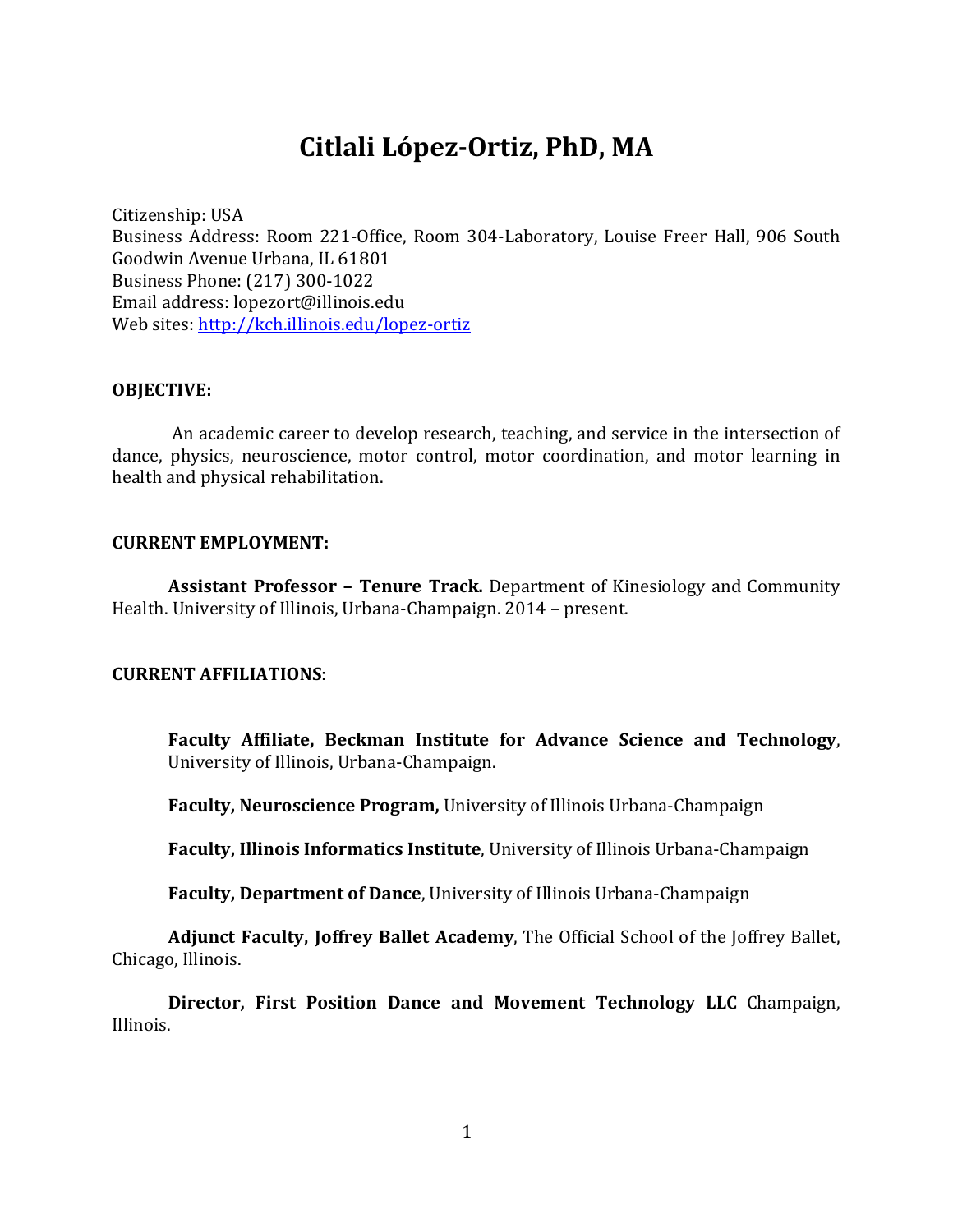#### **EDUCATION:**

**Ph.D. Kinesiology.** University of Wisconsin-Madison, 2001. Emphasis in biomechanics. G.P.A. 3.74/4.0. Dissertation: *Emergent linearity of the foot force paths in kinematically constrained motion of the lower limb.* Advisor Professor Kreg G. Gruben, Ph.D. Awarded the Virginia Horne Henry Wisconsin Distinguished Graduate Fellowship, the Vilas Professional Development Award and two consecutive the Marie L. Carns Fellowships.

**M.A. Dance.** State University of New York at Brockport, 1995. Emphasis in biomechanics. G.P.A. 3.92/4.00. Thesis: *Kinematic trend of pirouette performances as a function of skill level.* Recipient of the Pylyshenko-Strasser Graduate Dance Award. Advisor Professor Nat Goodhartz, Ph.D.

**B.S. Honors (Licentiate) Physics**. National Autonomous University of Mexico, 1991. Grade average: 9.88/10.00; ranked 2nd in the Class of 1991. Thesis: *Computer program for the automatic design of achromatic doublets.* Advisor Professor Rufino Díaz-Uribe, Ph.D.

### **TRAINING:**

**Post-doctoral Fellow**. National Institutes of Health-National Research Service Award Individual Fellowship F-32, Northwestern University, Rehabilitation Institute of Chicago-Sensory Motor Performance Program 2007-2008.

**Post-doctoral Fellow**. National Institutes of Health-National Research Service Award Institutional Fellowship T-32, Northwestern University, Rehabilitation Institute of Chicago-Sensory Motor Performance Program 2005-2007. 

#### **LICENSURE/CERTIFICATION:**

**Bolshoi Teacher's Certification Level B.** Bolshoi Ballet Academy, New York NY, 2016.

**Dance for Parkinson's** Mark Morris Dance Group Teacher certification. 2011.

**Classical Ballet Teacher Certification** Cuban Methodology. Ballet Academy of Coyoacán, in association with Ballet National de Cuba. Mexico, 1990 Mentor: Ana del Castillo, ATC, Royal Academy of Dancing, under the supervision of Fernando Alonso National Ballet of Cuba.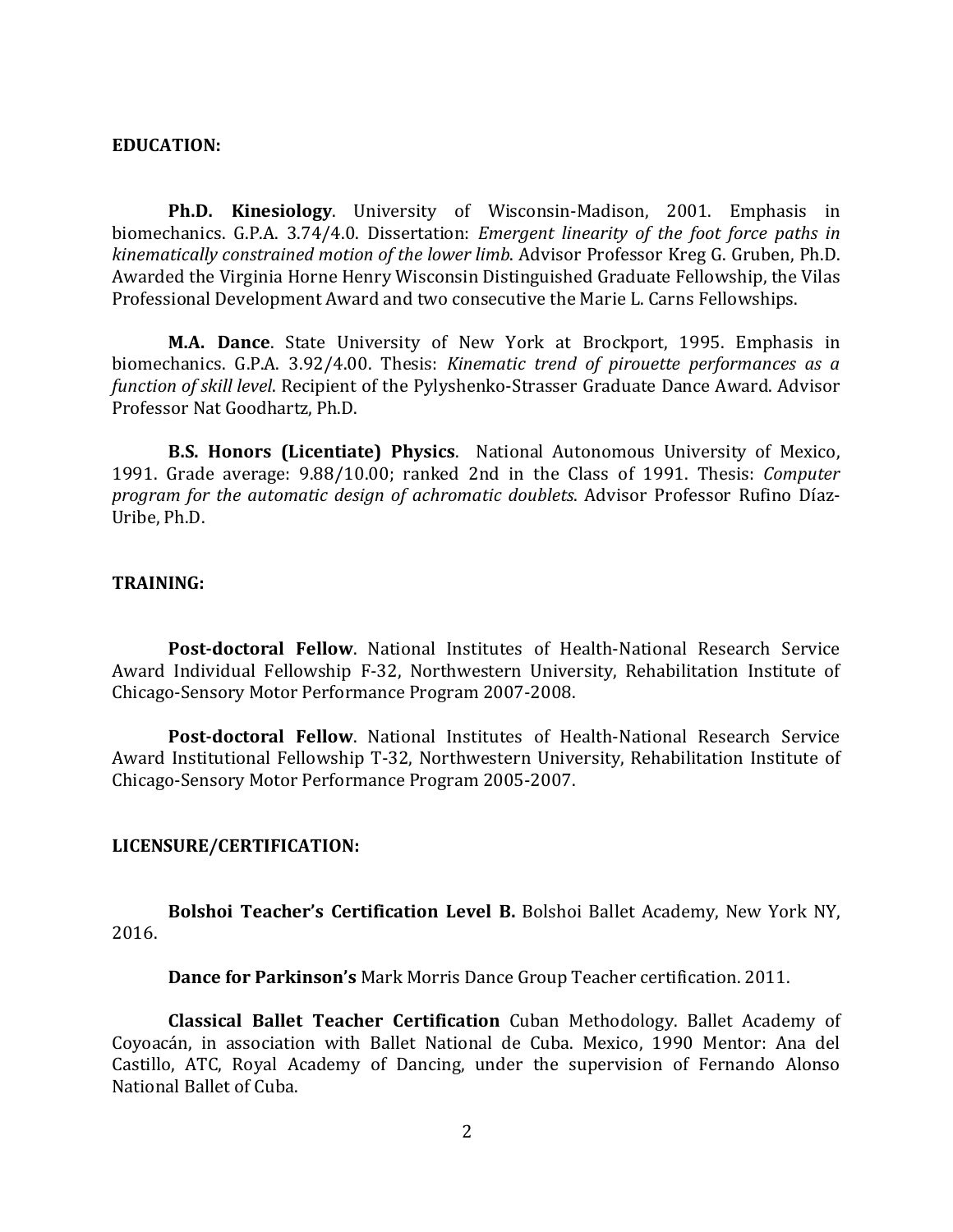### **ACADEMIC APPOINTMENTS:**

**Adjunct faculty/Teaching artist**, 2014-present. Joffrey Ballet Academy, The Official School of the Joffrey Ballet, Chicago, Illinois.

**Dance for Movement Rehabilitation Instructor** for children with cerebral palsy and adults with Parkinson's disease, 2009-present. First Position Dance and Movement Technology LLC, Evanston/Champaign, Illinois.

**Faculty,** 2012-2014 Joffrey Ballet Academy, The Official School of the Joffrey Ballet, Chicago, Illinois.

**Adjunct Assistant Professor** 2014-2016. Department of Physical Medicine and Rehabilitation, Feinberg School of Medicine, Northwestern University. Chicago, Illinois.

**Research Assistant Professor**, 2013- 2014 Department of Physical Medicine and Rehabilitation, Feinberg School of Medicine, Northwestern University, Chicago, Illinois.

**Research Scientist.** 2010 - 2013. Sensory Motor Performance Program. Rehabilitation Institute of Chicago. Chicago, Illinois.

**Visiting Artist, Rubin Award Department of Dance Movement Therapy** 2010. Columbia College. Chicago, Illinois.

**Dance for Rehabilitation Instructor** 2009-2011 Instructor for children with cerebral palsy and adults with Parkinson's disease. Rehabilitation Institute of Chicago/ Northwestern University Parkinson's Disease and Movement Disorders Center, Chicago Illinois.

**Classical Ballet for Movement Rehabilitation Instructor** 2009. Instructor for children with cerebral palsy. Pathways Center for Children, Glencoe Illinois.

**Clinical Assistant Professor** 2008-2009 Department of Physical Therapy. College of health and Human Services, Governors State University, Illinois

Post-Doctoral Fellow -National Research Service Award T32-F32, National **Institutes of Health.** 2005-2008. Northwestern University/Rehabilitation Institute of Chicago, Illinois.

**Research Assistant/ Research Fellow** 1997-2001. Biomechanics Laboratory, Department of Kinesiology, University of Wisconsin-Madison, Madison, Wisconsin.

**Teaching Assistant** 1996-1997. Biomechanics, Department of Kinesiology, University of Wisconsin-Madison, Madison, Wisconsin.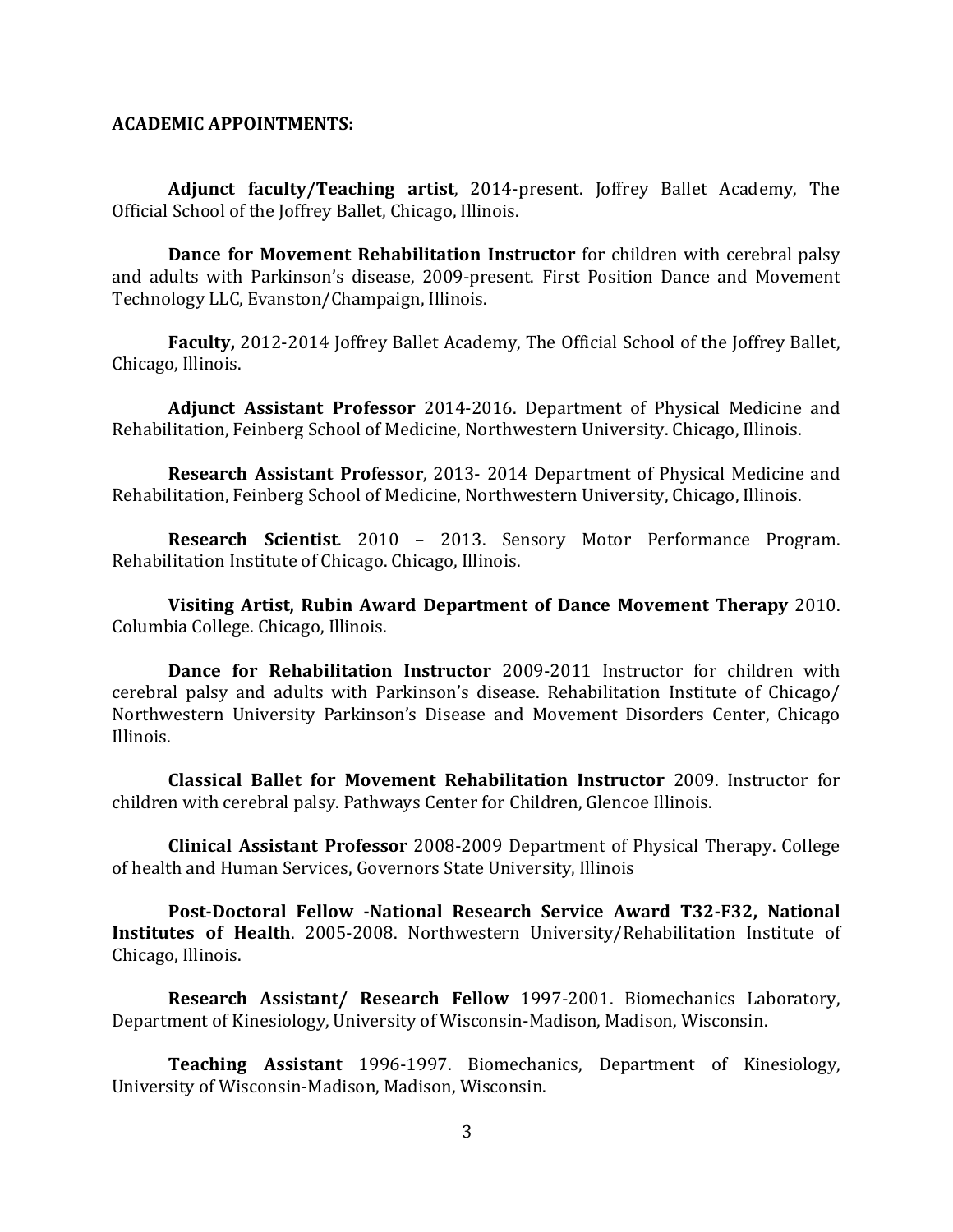**Lecturer, Classical Ballet** 1995-1996. National Technical Institute for the Deaf, at the Rochester Institute of Technology, Rochester, New York.

**Classical Ballet Coach** 1994-1995. Gymnastics Training Center, Rochester, New York.

**Instructor, Introduction to Dance,** 1993. Fieldwork. Department of Dance, State University of New York College at Brockport.

**Instructional Support Assistant** 1992. Department of Foreign Languages and Literatures, State University of New York College at Brockport.

**Research and Teaching Assistant Optoelectronics.** 1989-1991. Institute of Astronomy, Center for Instrumentation, and Faculty of Sciences, at the National Autonomous University of Mexico. D.F., Mexico.

**Real and Vector Calculus Workshop Instructor** 1988-1990. School of Engineering, Panamerican University, D.F., Mexico.

**Classical Ballet Dancer** 1985. Swan Lake, National Company of Dance, D.F., Mexico.

**Classical Ballet Teacher, Curriculum and Faculty Supervisor** 1981-1991. Ballet Academy of Coyoacán, founded and directed by Ana Castillo, Mexico. Instrumental in the coaching of pre-professional ballet students to win international ballet competitions.

### **GRANT AWARDS:**

### **National Science Foundation**

López-Ortiz (Co-PI) 06/01/2021-09/30/2021

### *Neural and Social Basis of Creative Movements*

Funding for a workshop to discuss all aspects of Neuroscience in relation to the artistic activity of Dance, entitled Dance and the Brain to be held in Washington DC In September 2020 with additional support form the National Endowment for the Arts and the National Academy of Sciences. Award \$50,000

### **Arnold and Mabel Beckman Foundation**

Lopez-Ortiz (PI) 11/01/2018-05/15/2020 *Brain connectivity underlying learning in mind-body ballet: a pilot clinical trial in multiple sclerosis.*

This project is a pilot investigation to provide brain imaging evidence of the changes in brain connectivity that correlate with improvements in ataxia and balance after participation in a targeted ballet class for adults with MS. Award \$10,000.00

### **Jump Applied Research for Community Health through Engineering and Simulation Research Grant** Lopez-Ortiz(PI) 05/16/2017**-**05/*15*/2018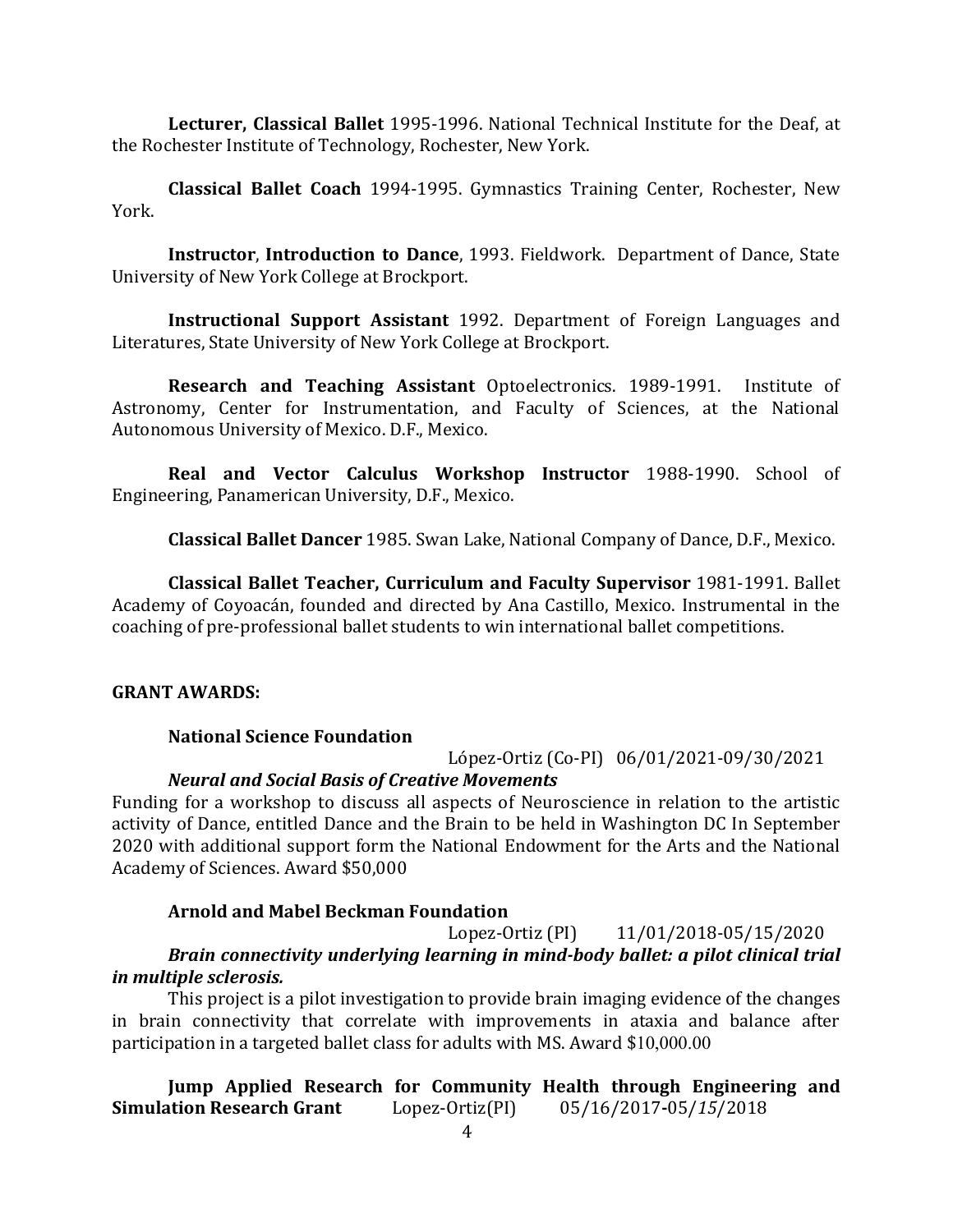### *Movement impairment characterization and rehabilitation for dystonic* cerebral palsy using robotic haptic feedback in virtual reality

This project characterizes dystonia in cerebral palsy quantitatively and serves as a teaching tool for medical students. Award \$90, 079.

### **Center for Health, Aging and Disability-UIUC**

### Lopez-Ortiz(PI) 09/01/2015**-**03/30/2018 *Movement rehabilitation for dystonic cerebral palsy using classical ballet and robotic haptic feedback in virtual reality.*

This project is a pilot investigation on training selective motor control of the upper limbs in children with dystonic cerebral palsy using robotics assistance and low dimensional feedback in virtual reality. Award \$20,000

### **Campus Research Board-UIUC** Lopez-Ortiz(PI) 08/30/2015**-**02/28/2017 **Training isometric force matching tasks in classical ballet postures in children** *with dystonic cerebral palsy*

This project is a pilot investigation on training selective motor control of the lower limbs in children with dystonic cerebral palsy. Award \$24,902.

## **National Multiple Sclerosis Society (NMSS)**

Lopez-Ortiz (PI) 04/01/2015-03/31/2017

## *Targeted dance program for improved mobility in multiple sclerosis*

This project is a pilot investigation on the feasibility, safety, and efficacy of a targeted ballet based dance class for adults with MS who have problems with mobility and coordination as compared to the NMSS exercise guidelines. Award \$42,849.40

### **Lavin Pediatric Research Fund** Gaebler-Spira (PI) 06/21/2010-12/14/2013 *Dance Rehabilitation Research in Cerebral Palsy*

The goal of this project is to conduct experiments in dance for physical rehabilitation for children with cerebral palsy. Endowment \$1,000,000. Award: \$140,000

### **Physician Engagement Community Grants Initiative, Northwestern Memorial Hospital, Rehabilitation Institute of Chicago**

Lopez-Ortiz (Co-PI) 08/15/2012-08/14/2013

### *A structured dance program for children with disabilities in a Chicago Public School*

The goal of this project is to provide an innovative physical activity, as a structured dance program in a community school setting for children with disability to improve all aspects of the International Classification of Function of the World Health Organization. Award: \$7,261

# **Cerebral Palsy International Research Foundation Pilot Research Grant**

Lopez-Ortiz (PI) 12/01/2010-11/30/2012

# *Dance for motor learning in children with cerebral palsy*

The goal of this study is to investigate improvements of range of motion and upper limb coordination in children with CP. Award: \$100,000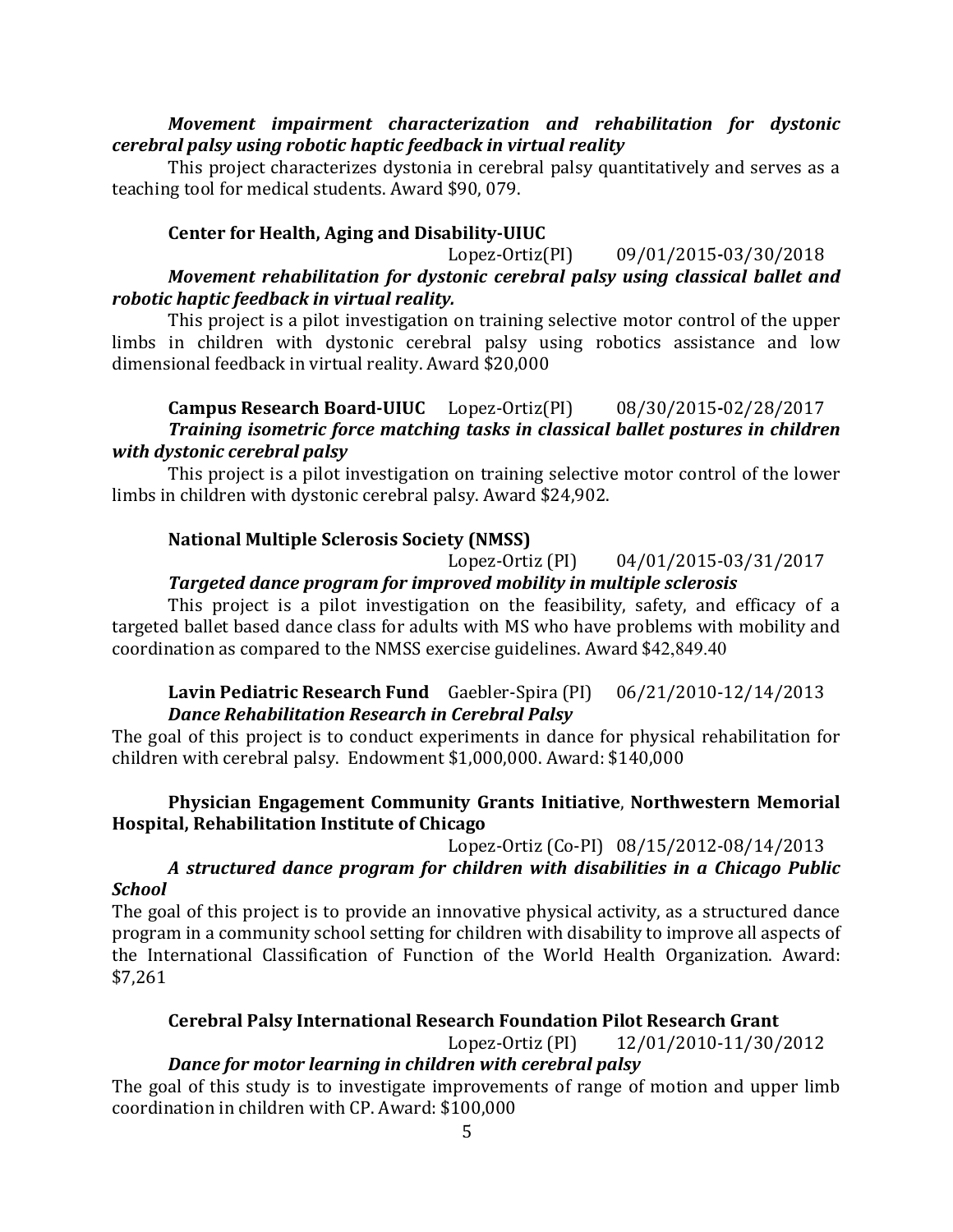### **Coleman Foundation Research Grant**

O'Shea (PI) 09/01/2008-08/31/2009

**The effect of rhythmic stimulation on movement in cerebral palsy** 

The goal of this project was to assess the effect of moving to external auditory rhythmic stimulation in children with cerebral palsy. Award \$48,000

### **NIH-1F32HD055013-01A1** Lopez-Ortiz (PI) 04/25/2007-04/24/2008 *Unintended muscle activity influences on post-stroke locomotion*

The goal of this project was to characterize the unintended muscle activity in the inactive paretic limb of post-stroke individuals during locomotor activity. Award: \$52,000

**NIH-T32HD07418** Rymer (PI) 04/24/2005-04/24/2007

### *Pathophysiology and Rehabilitation of Neural Dysfunction*

The goal of this project was to characterize the unintended muscle activity in the inactive paretic limb of post-stroke individuals during locomotor activity. Award: \$82,000

### **PUBLICATIONS:**

### **Peer Reviewed Articles**

- 1. He, M., Cembrammel, P., McNish, R., Speidel N., López-Ortiz, C. Design of a Robotic System with Mixed Reality Feedback for Rehabilitation and Classification of Movement in Cerebral Palsy: Proof of concept. (Submitted)
- 2. Bolan, A., López-Ortiz, C. Patterns of muscle activation in whole body isometric force efforts using dance postures. (Submitted)
- 3. Camacho, P., Rivera, A., Sutton, B., López-Ortiz, C. Changes in brain connectivity due to a targeted ballet program for ataxia mitigation and balance improvement in multiple sclerosis: a feasibility study. (Submitted)
- 4. Camacho, P., Cui, L., Chen, H., Sutton, B., López-Ortiz, C. MRI evidence of neuroplasticity due to motor learning in multiple sclerosis and healthy adults: a systematic search and review. (Submitted)
- 5. He, M, Gaebler-Spira, D.J., Levin M. A, López-Ortiz, C. Targeted ballet class for spastic cerebral palsy modulates the spastic stretch reflex threshold. (Submitted)
- 6. Lakes, K. D., Sharp, K., Grant-Beuttler, M., Neville, R., Haddad, F., Sunico, R., Ho, D., Schneider, M., Sawitz, S., Paulsen, J., Caputo, K., Lu, K. D., Aminian, A., Lopez-Ortiz, C., & Radom-Aizik, S. (2019). A Six Week Therapeutic Ballet Intervention Improved Gait and Inhibitory Control in Children With Cerebral Palsy-A Pilot Study. Front Public *Health, 7*, 137. https://doi.org/10.3389/fpubh.2019.00137
- 7. Camacho, P., Carbonari, R., Shen S., Zadikoff, C., Kramer A. F., López-Ortiz C. Protocol for pilot clinical trial on the training of voluntary saccades in older adults and PD. Frontiers in Aging Neuroscience, (2019) Vol. 11 Issue 77.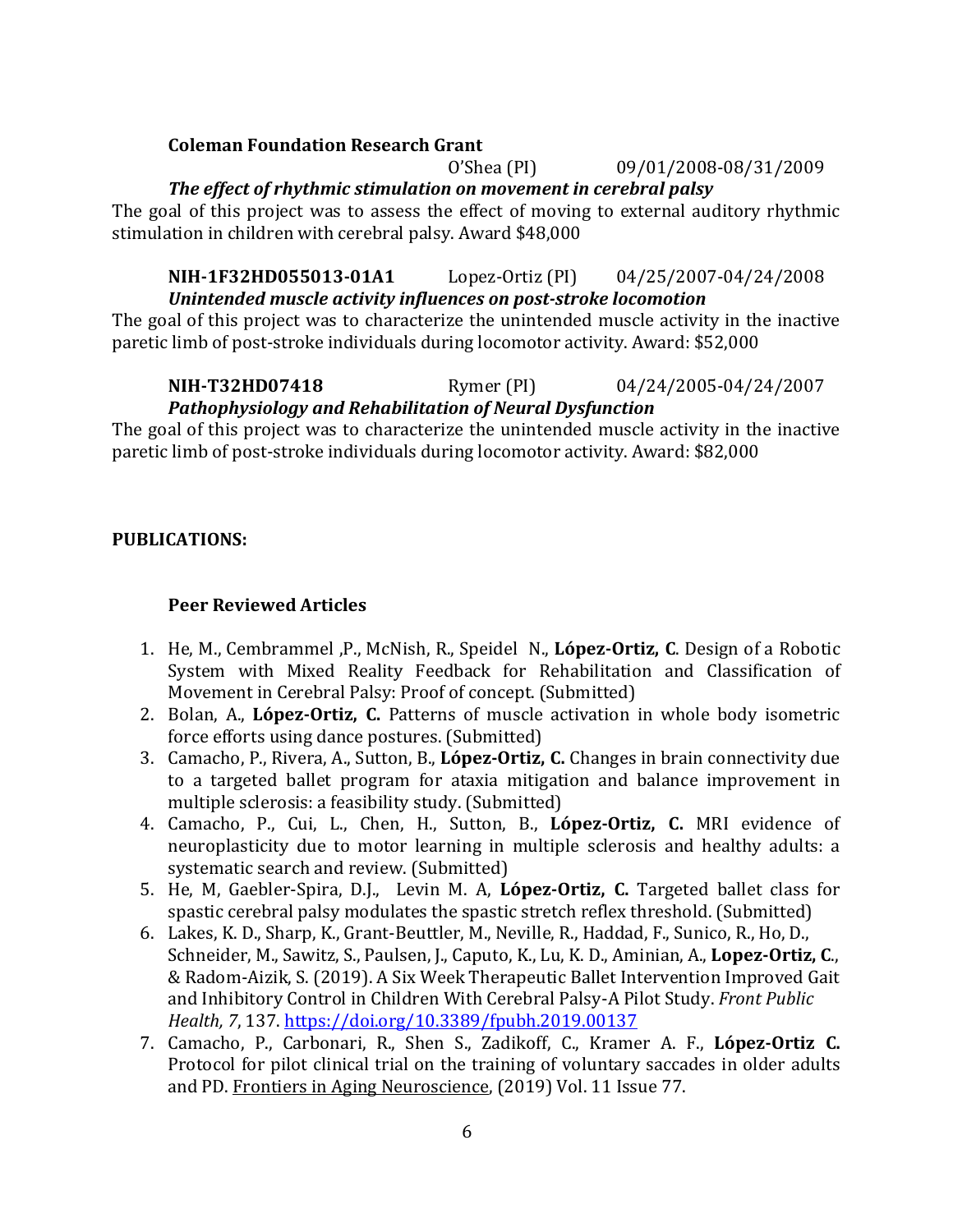- 8. Tisha, L. A., Armstrong A. A., Wagner-Johnson A., **López-Ortiz, C.** (2019) Adaptations and passive mechanical stiffness of muscles in spastic cerebral palsy: A review and conceptual model (2019). Accepted June 2018. Journal of Applied Biomechanics, 35 (1):68-79.
- 9. McNish RN, Chembrammel P, Speidel NC, Lin JJ, **López-Ortiz C**. Rehabilitation for Children With Dystonic Cerebral Palsy Using Haptic Feedback in Virtual Reality: Protocol for a Randomized Controlled Trial (2019) JMIR Res Protoc 2019;8(1):e11470 DOI: 10.2196/11470.
- 10. López-Ortiz, C, Jahansen, R. B., Green, D. Enabling participation: innovations and advancements. Book chapter in "Enabling Participation in Childhood Onset Neuro-Disability: Optimising Outcomes" Edited by Dido Green and Christine Imms. Mac Keith Press, London, UK. Submitted 2018. Accepted.
- 11. López-Ortiz C., Gaebler-Spira D. J., McKeeman S. N., McNish R, N., Green, D. Dance and Rehabilitation: A systematized Review of the Evidence for Cerebral Palsy. (2019) First published 23 October 2018. Developmental Medicine & Child Neurology, 61: 393-398.
- 12. Scheidler A. M., Kinnett-Hopkins, D. L., Learmonth, Y. C, Motl, R., López-Ortiz, C. (2018). Targeted ballet program mitigates ataxia and improves balance in females with mild-to-moderate multiple sclerosis. PLOS ONE 2018-10 | journal-article DOI: 10.1371/journal.pone.0205382.
- 13. López-Ortiz, C., Eagan, T., Gaebler-Spira, D. (2016) Pilot study of a targeted dance class for physical rehabilitation in children with cerebral palsy. Sage Open Medicine, 4:1-5.
- 14. López-Ortiz, C., Gladden, K., Deon, L., Schmidt, J., Girolami, G. and Gaebler-Spira, D.  $(2012)$ . Dance program for physical rehabilitation and participation in children with cerebral palsy,  $Arts & Health 4(1): 39-54. First published on: 13 June 2011 (ifirst).$ </u>
- 15. Alibigalou, L., López-Ortiz, C., Brown D. A., (2009). Phase dependence of lower limb muscle activity in locomotion after stroke Journal of Neurophysiology Nov; 102(5): 2856-65. Epub 2009 Sep 9.
- 16. Gruben K. G., López-Ortiz, C., and Schmidt, M. W. (2003). The control of foot force during pushing efforts against a moving pedal. Experimental Brain Research, 148:50-61.
- 17. Gruben, K.G., López-Ortiz, C., and C. Giachetti, R. S. (2003). Muscular and postural components of lower limb forces during quasi-static extension efforts. Journal of Applied Biomechanics, 19:239-245
- 18. Schmidt, M.W., López-Ortiz, C., Barrett, P. S., Rogers. L. M., Gruben, K. G. (2003). Foot force direction in an isometric moving task. Experimental Brain Research, 150:245-254.
- 19. Gruben, K. and **López-Ortiz, C.** (2000) Characteristics of the force applied to a pedal during human pushing efforts. Journal of Motor Behavior, 32:151-162.

### **Bulletins, Reports, or Conference Proceedings**

1. Scheidler, A. M., Tisha, A. L., Kinnett-Hopkins, D. L., Learmonth, Y. C., Motl, R., López-**Ortiz, C.** (2017) Targeted Dance Program for Improved Mobility in Multiple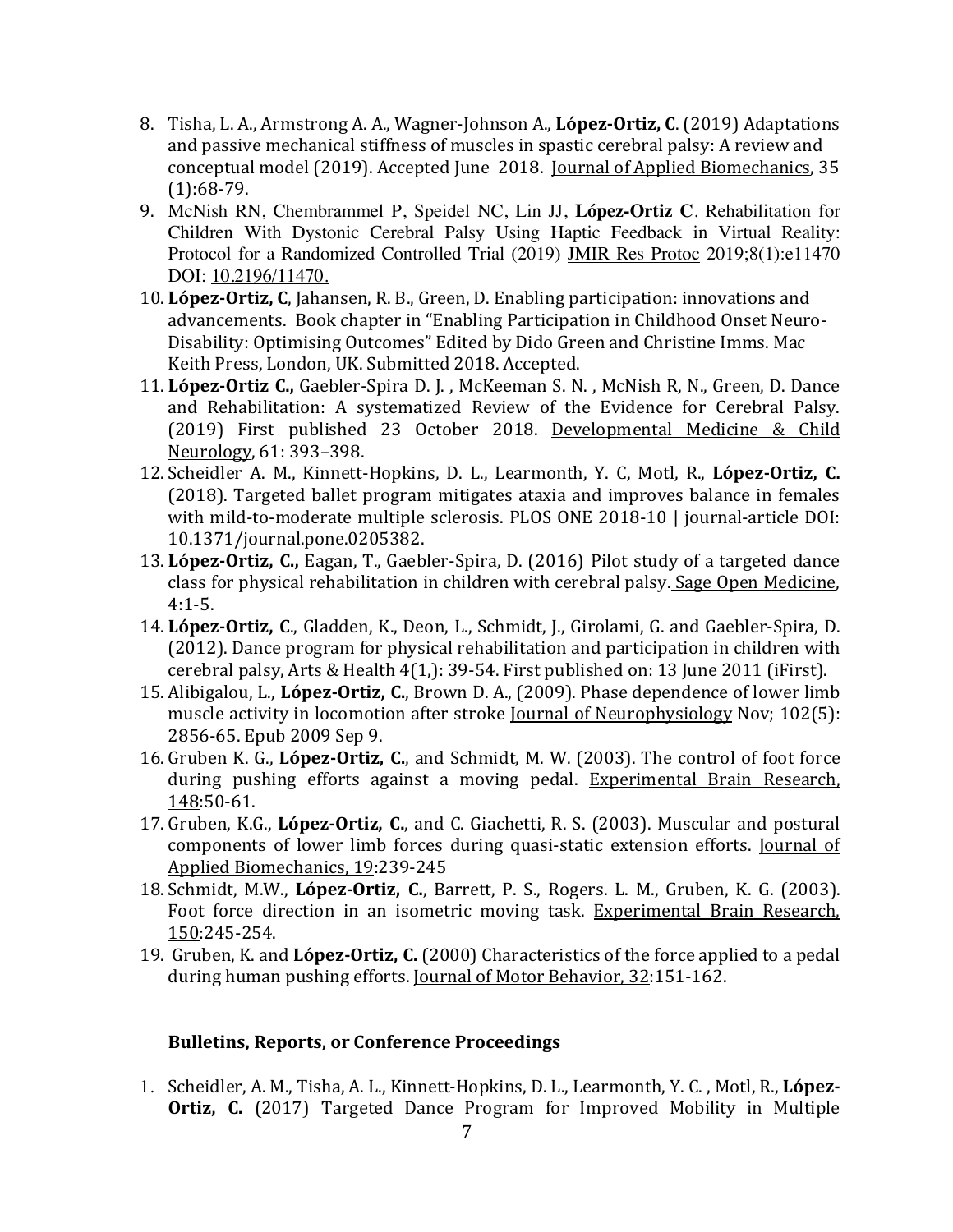Sclerosis. Converging Clinical and Engineering Research on Neurorehabilitation II, Biosystems and Robotics 15: 1073-1078. Springer-Verlag.

- 2. López-Ortiz, C., Simkowski J., Gomez, W. Stoykov, N., Gaebler-Spira, D. (2013) Motor Learning in Children with Cerebral Palsy with Feedback of Principal Component Space of Reduced Dimension. Converging Clinical and Engineering Research on Neurorehabilitation, Biosystems and Robotics I: 311-315. Springer-Verlag.
- 3. López-Ortiz, C. (2013) Sound and Rehabilitation Robotics for Pediatric Cerebral Palsy. Converging Clinical and Engineering Research on Neurorehabilitation, Biosystems and Robotics 2:31-315. Springer-Verlag.
- 4. López-Ortiz C, Warnick, J, Gomez W, Doshi K, Simkowsky J, Reese M, Gaebler-Spira D. (2012) A pilot study using virtual reality and statistics of dance postures to enhance balance and dissociation of movements in children with cerebral palsy. Developmental Medicine and Child Neurology: 54 S6: 41-42.

# **Peer Reviewed Abstracts:**

- 1. López-Ortiz, C., Lencioni, D, Alberto. A targeted dance class for cerebral palsy: A case study. International Association for Dance Medicine and Science, 29<sup>th</sup> Annual Conference, 2019, October. Montreal, Canada.
- 2. López-Ortiz, C. *Targeted Classical Ballet Interventions for Enhanced Movement* Dexterity in Cerebral Palsy in Dance, dance, dance- Universal language of expression and movement. (2019, September). American Academy for Cerebral Palsy and Developmental Medicine 73rd Annual Meeting and 2nd Triannual Meeting of the International Association of Academies for Cerebral Palsy. Anaheim, California.
- 3. Carbonari R., Shen S., Zadikoff C., Kramer A. F., López-Ortiz, C. Voluntary saccade training in healthy adults. Society for Neuroscience Program 48th Annual Meeting, 2018. Chicago. Illinois
- 4. Speidel N., Chembrammel P., McNish R. N., McKeeman S. N., Camacho, P., López-**Ortiz, C.** Dimensionality reduction in the control of quasi-static force production tasks in humans. Society for Neuroscience Program 48th Annual Meeting, 2018.
- 5. **López-Ortiz C.,** McKeeman S. N., McNish R. N. Gaebler-Spira D. Scoping review of Dance Utilized in Rehabilitation for people with cerebral palsy. American Academy for Cerebral Palsy and Developmental Medicine, 72nd Annual Meeting, 2018.
- 6. López-Ortiz C. Targeted Ballet Programs for improved Range of Motion and Reduced Spasticity in Cerebral Palsy and Multiple Sclerosis; Symposium on the mechanisms of Dance in the Rehabilitation of Movement Disorders with Barnstaple R, Hackney M, DeSouza J. First International Symposium for Dance and Well-Being. 2018.
- 7. López-Ortiz, C. Targeted dance class ameliorates ataxia in multiple sclerosis. Mechanisms of Dance Rehabilitation Symposium in Movement and Cognition-Harvard Medical School, 2018.
- 8. Speidel N., Chembrammel P., McNish, R., McKeeman, S. N., López-Ortiz, C. Synergistic tendencies inhuman motor control characterized for quasi-static production tasks. Movement and Cognition-Harvard- Medical School, 2018.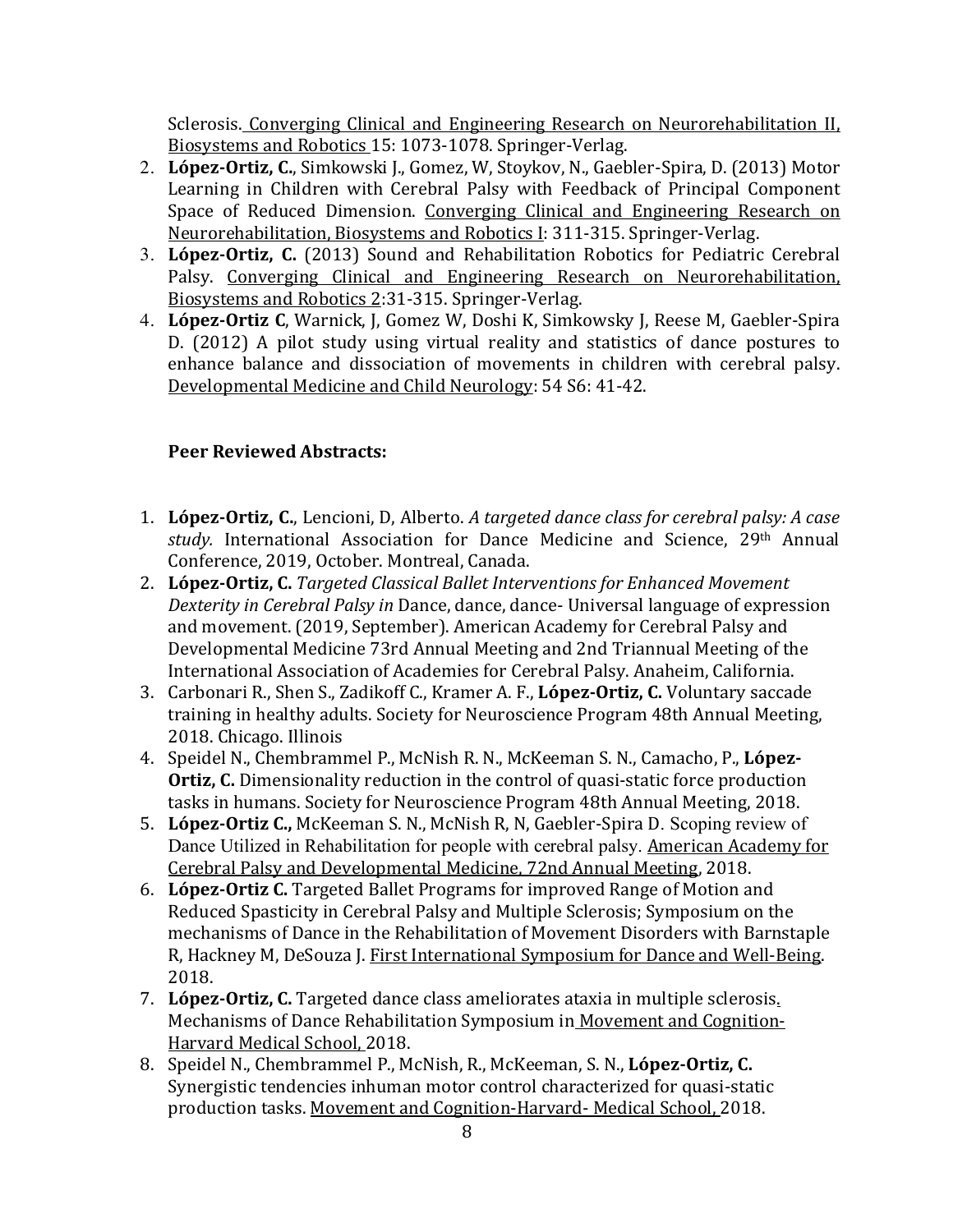- 9. Speidel N., Chembrammel P., McNish, R., McKeeman, S. N., López-Ortiz, C. Whole body muscle activity in quasi-static force efforts. Society for Neuroscience Program 45th Annual Meeting, 2017.
- 10. **López-Ortiz C**, Kaspi E, Gaebler-Spira D. Training an isometric force-matching task of classical ballet postures in children with cerebral palsy. Movement and Cognition 2017, Oxford, United Kingdom, 2017.
- 11. Scheidler, A., Kinnett-Hopkins, D. L., Learmonth, Y. C., Motl, R., López-Ortiz, C. Ataxia rehabilitation in multiple sclerosis through a targeted dance class. Society for Neuroscience Program 46<sup>th</sup> Annual Meeting, 2016.
- 12. **López-Ortiz, C.,** Eagan, T., Gaebler-Spira, D. Balance control is improved in children with cerebral palsy through classical ballet based instruction. Society for Neuroscience Program 45<sup>th</sup> Annual Meeting, 2015.
- 13. **López-Ortiz C**, Kaspi E, Gaebler-Spira D. Pilot study: Training an isometric torquematching task in classical ballet postures in children with cerebral palsy. XII Summer School in Motor Control, 2015.
- 14. López-Ortiz C, Simkowski JM, Doshi K, Gomez W, Gaebler-Spira DJ Virtual reality remapping for motor learning in cerebral palsy. Chittenden Symposium University of Illinois at Urbana-Champaign, 2015.
- 15. López-Ortiz C Simkowski J, Gomez W, Doshi K, Stoykov S, Warnick J, Gaebler-Spira D. Motor learning via low dimension remapping as a marker for spasticity and dystonia in cerebral palsy. Society for Neuroscience Program 43rd Annual Meeting, 2013.
- 16. Albert MV, Gomez W, Miskovic A, López-Ortiz C Mobility in Parkinson's disease is improved through classical ballet based instruction. Society for Neuroscience Program 43<sup>rd</sup> Annual Meeting, 2013.
- 17. López-Ortiz C, Gomez W, Miskovic A, Toledo S, Albert MV. Targeted classical ballet instruction improves mobility in Parkinson's disease. John and Gwen Smart Conference-Buehler Center of Aging, Health, and Society, Northwestern University 2013.
- 18. López-Ortiz C, Simkowski JM, Doshi K, Gomez W, Warnick, J, Gaebler-Spira DJ Motor learning in virtual reality as a marker for spasticity and dystonia. American Academy for Cerebral Palsy and Developmental Medicine, 67th Annual Meeting 2013.
- 19. López-Ortiz C, Egan T, Gaebler-Spira, DJ Structured Dance Class for Cerebral Palsy After School. American Academy for Cerebral Palsy and Developmental Medicine, 67th Annual Meeting 2013.
- 20. López-Ortiz C, Doshi K, Simkowski JMS, Gaebler-Spira, DJ Motor learning of classical ballet with feedback of reduced dimension in children with cerebral palsy. Progress in Motor Control IX, 2013.
- 21. López-Ortiz C, Simkowski J, Gomez W, Doshi K, Stoykov S, Warnick J, Gaebler-Spira D. Motor learning with low dimensional remapping in virtual reality for children with cerebral palsy. Society for Neuroscience Program  $42<sup>th</sup>$  Annual Meeting, 2012.
- 22. Doshi KR, López-Ortiz C, Gomez W, Stoykov, NS, Simkowski J, Warnick J, Roth EJ, Gaebler-Spira DJ. Characterization of the principal component space in normally developing children performing canonical ballet sequences to train selective motor control in cerebral palsy. Association of Academic Physiatrists Annual Meeting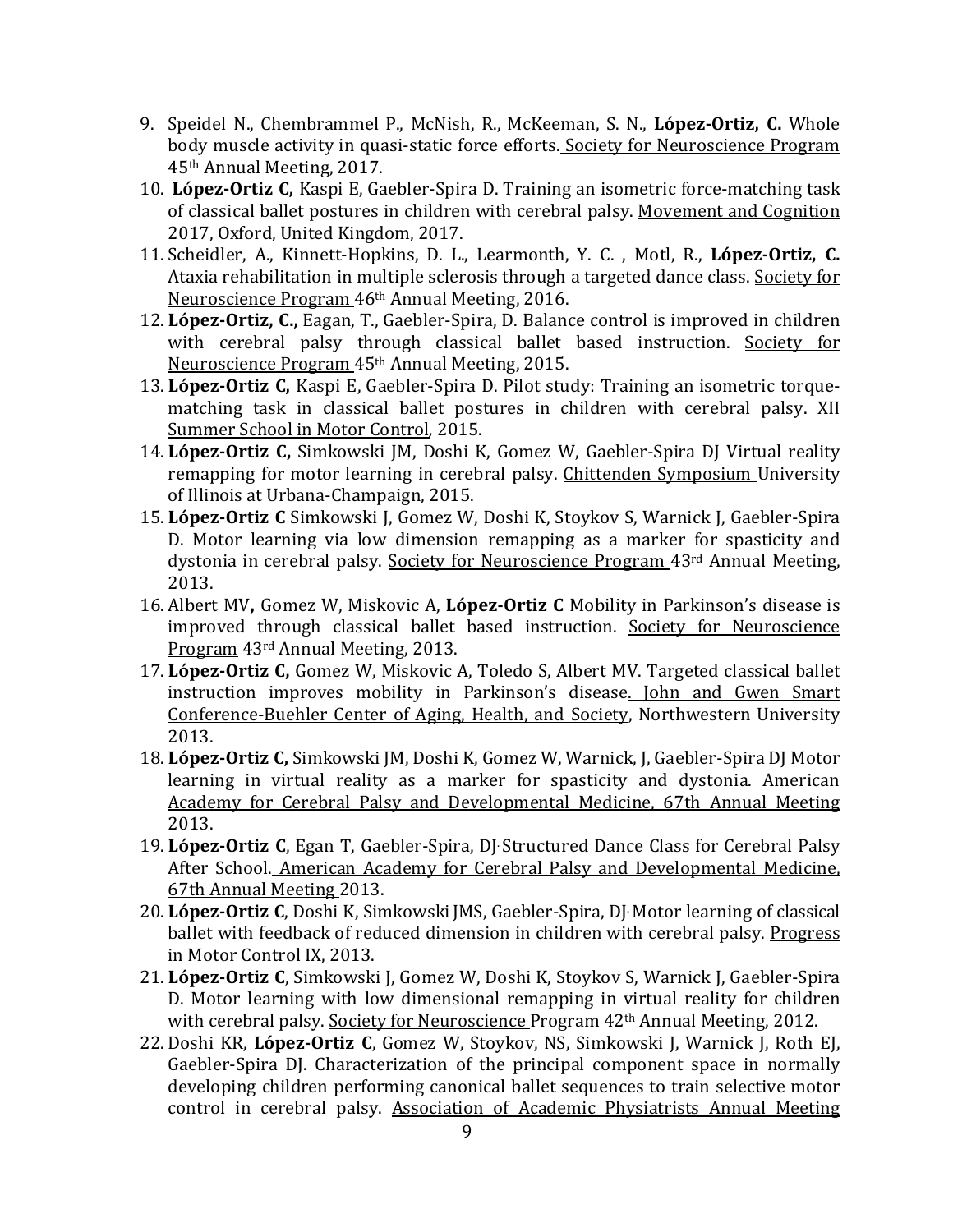2012.

- 23. López-Ortiz, C. Dance for physical rehabilitation and participation in children with cerebral palsy and adults with Parkinson's disease. (2011) Dance Kinesiology Teachers' Group Mini-Conference *Sharing teaching tools and practices in Dance Science and Somatics. National Dance Education Organization.*  State University of New York College at Brockport, Brockport, NY. June, 2011
- 24. López-Ortiz C, Wong, L. Gaebler-Spira D. Music in classical ballet for pediatric cerebral palsy. American Academy for Cerebral Palsy and Developmental Medicine, 65th Annual Meeting 2011.
- 25. Lopez-Ortiz C. Dance for motor learning in children with cerebral palsy using principal component analysis. European Academy of Childhood Disability,  $23^{rd}$ Annual Meeting 2011.
- 26. López-Ortiz C, Gaebler-Spira D, Deon L, Suresh M, Kasmer M, Troy M. Dance for motor learning in children with cerebral palsy. Society for Neuroscience Program 40th Annual Meeting, 2010.
- 27. López-Ortiz C, Gladden K, Deon L, Gaebler-Spira D. Dance for Children with cerebral palsy. American Academy for Cerebral Palsy and Developmental Medicine, 64th Annual Meeting 2010.
- 28. López-Ortiz C. Dance and movement trajectory formation in children with cerebral palsy. Claiming Creativity Conference Proceedings. Art Education in Cultural Transition. Chicago, IL, 2010.
- 29. López-Ortiz C, O'Shea, R, Mussa-Ivaldi, F., Gaebler-Spira D. Music and movement trajectory formation in children with cerebral palsy. Society for Neuroscience Program 39<sup>th</sup> Annual Meeting, 2009.
- 30. López-Ortiz C, Gladden K, Kasmer M, Schmidt J, Girolami G, Campbell S, Gaebler-Spira D. Dance for Children with cerebral palsy: an adjunct to therapy. American Academy for Cerebral Palsy and Developmental Medicine, 63rd Annual Meeting 2009.
- 31. López-Ortiz, C. Unintended muscle activity influences interlimb coordination in locomotion after stroke. Motor Control, 11:S244, 2007
- 32. Gruben, K. and López-Ortiz, C. Foot force path linearity in the frontal plane during pushes on stationary and moving pedals. Proceedings of the 24<sup>th</sup> Annual Meeting of the American Society of Biomechanics, 2000.
- 33. Gruben, K., López-Ortiz, C. Foot force direction during static extension efforts: muscular component. Advances in Motor Rehabilitation Symposium Proceedings, Isle, Illinois, 1998.
- 34. López-Ortiz, C. Kinematic Analysis of *Pirouette* Performances by Skilled and Nonskilled Dancers. International Association for Dance Medicine and Science. Fourth Annual Meeting Proceedings. San Francisco, California, 1995.
- 35. López-Ortiz, C. Symmetry in Dance. Scholars' Day State University of New York-Brockport, 1994. Brockport, NY 1994.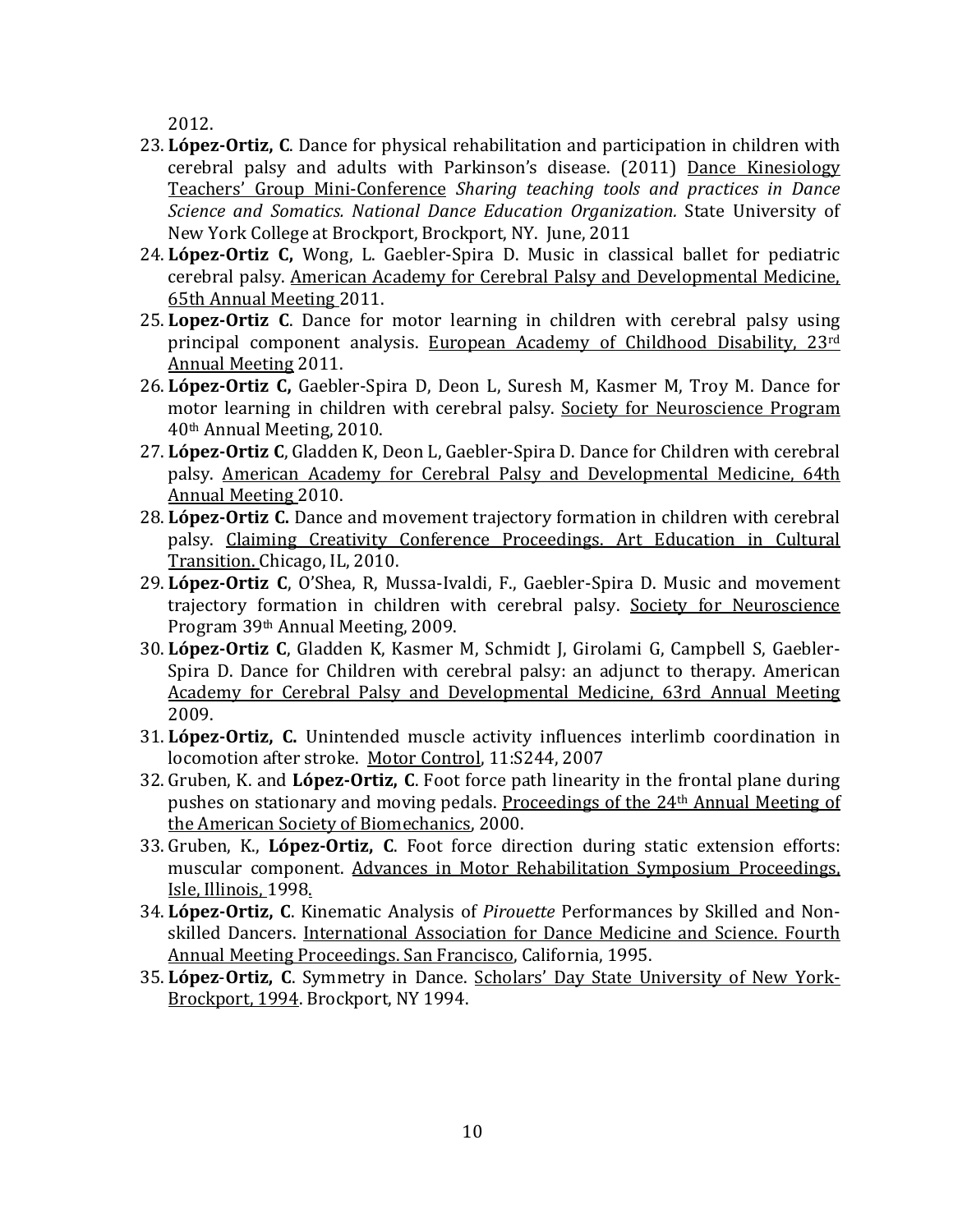#### **Non-Peer Reviewed Abstracts:**

- 36. Tisha AL, Chembrammel P, Kesavadas T, Sankaran,NK**, López-Ortiz C,** Movement rehabilitation for dystonic cerebral palsy using classical ballet and robotic haptic feedback in virtual reality. Chittenden Symposium University of Illinois at Urbana-Champaign, 2016.
- 37. Alibiglou L, López-Ortiz C, Walter C. B., Brown D A. Bilateral limb phase relationship and its potential to alter muscle activity timing during locomotion post-stroke. Society for Neuroscience Program 38th Annual Meeting, 2008.
- 38. López-Ortiz, C., Schmidt M.W., Rogers, L. M., Batchu P. K., Rymer W. Z., Brown D. A. Muscle foot force magnitude affects inter-limb coordination in post-stoke locomotion. Society for Neuroscience Program 36th Annual Meeting, 2006.
- 39. López-Ortiz, C., Schmidt M. W., Gruben, K. G., Brown D.A., and Rymer, W. Z. Muscle groups and muscle contribution to foot force during lower limb pushing efforts. Medical Rehabilitation Research Training Workshop Abstracts. National Institute of Child and Human Development. NIH. December 5-6, 2005. Rockville, Maryland.
- 40. López-Ortiz, C., Schmidt M. W., and Gruben, K. G. Foot force and EMG in kinematically constrained motion of the lower limb. Society for Neuroscience Program 32nd Annual Meeting, 2002.
- 41. López-Ortiz, C., Schmidt M. W., and Gruben, K. G. Emergent linearity of the foot force paths during kinematically constrained motion of the lower limb: quasi-static case. Society for Neuroscience Program 31st Annual Meeting, 2001.
- 42. Gruben, K.G. and López-Ortiz, C. Limb force control in infants: motor primitives. Society for Neuroscience Program 30th Annual Meeting, 2000.

### **Chapters in Books:**

43. **López-Ortiz, C**., Jahansen, R. B., & Green, D. (2020). Enabling participation: innovations and advancements. In D. Green & C. Imms (Eds.), *Enabling Participation in Childhood Onset Neuro-Disability: Optimising Outcomes* (pp. 205-218). Mac Keith Press. UK.

### **Published Data Sets Peer reviewed**

44. Scheidler, Andrew; Kinnett-Hopkins, Dominique; Learmonth, Yvonne; Motl, Robert; Lopez-Ortiz, Citlali (2017): Targeted ballet program mitigates ataxia and improves agility in moderate-to-advanced multiple sclerosis. University of Illinois at Urbana-Champaign.  $\frac{https://doi.org/10.13012/B2IDB-6858418 V2.}{}$  Downloaded 3561 times as of 1 May 2019. Third most downloaded dataset form the University of Illinois Data Bank with 5046 downloads as of April 20, 2020.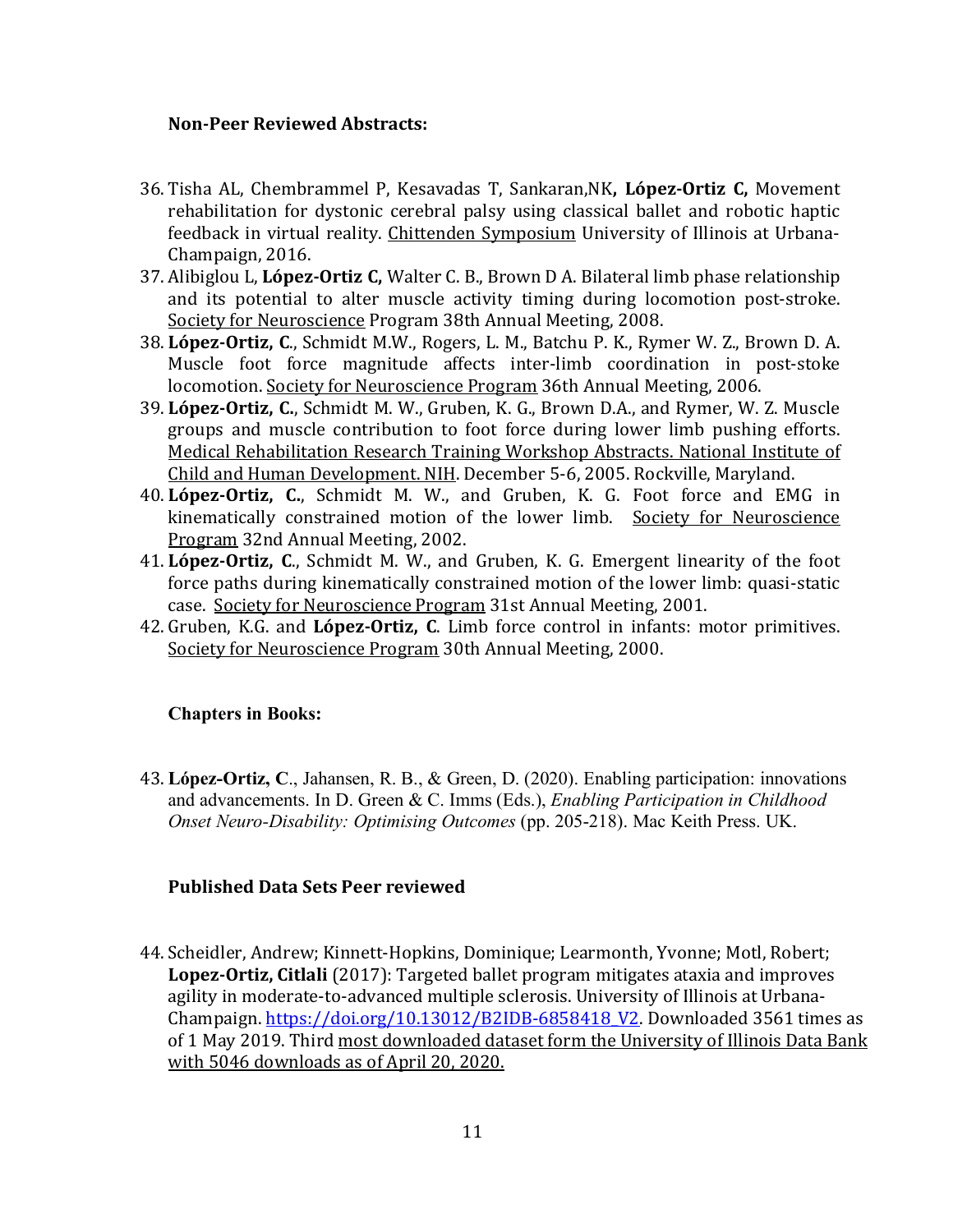### **Other:**

- 45. Invention disclosure: *Kinetic (haptic)* and kinematic feedback in virtual reality spaces of variable dimension to classify and train motor control using classical ballet postures. May 10<sup>th</sup>, 2016. Inventors López-Ortiz, C, Kesavadas, T, Chembrammel, P.
- 46. Invention disclosure: López-Ortiz, C, Camacho, P. Complex gait treadmill system. Inventors 19 March 2019.

### **Selected Media References**

- 47. Inside Look Shirley Ryan Ability Lab "The future of Dance Therapy for CP (2019, April 24) https://www.sralab.org/inside-look/april-2019-future-dance-therapy-cpdr-gaebler-spira-co-authors-study.
- 48. KCH Assistant Professor Citlali Lopez-Ortiz Gets Appointment To Center For Advanced Study http://www.kch.illinois.edu/citali%20lopez%20ortiz%20gets%20appointment%2 0to%20center%20for%20advanced%20study February 5th, 2019.
- 49. In Class: Dance Doctor https://illinoisalumni.org/2018/12/17/in-class-dancedoctor/. Illini Alumni Magazine, December 17<sup>th</sup>, 2018.
- 50. Professor explores the impact of dance on disabilities https://dailyillini.com/features/2018/10/04/professor-explores-impact-of-danceon-disabilities/ The Daily Illini. The independent Newspaper at the University of Illinois By Sydney Madden. October 4<sup>th</sup>, 2018.
- 51. SfN: Ballet improves Ataxia in MS Dance program improved movement in pilot study. http://www.medpagetoday.com/mastery-of-medicine/neurology-masteryin-ms/61506, and https://www.medpagetoday.com/video/mastery-ofmedicine/neurology-mastery-in-ms/neuro-mastery-in-multiple-sclerosis/121/2067 2016.
- 52. Cerebral Palsy and Ballet. National Center on Health, Physical Activity and Disability http://www.nchpad.org/895/5018/Cerebral~Palsy~and~Ballet, 2015.
- 53. Appearance in the film Enter the Faun, by Tamar Rogoff, Performance Projects, 2014.
- 54. Ballet Clásico como Terapia. http://medholos.blogspot.com/2014/05/balletclassico-como-terapia.html. May 6, 2014.
- 55. EL BALLET COMO REHABILITACIÓN EN LA PARÁLISIS CEREBRAL: BALLET VALE+. https://adaptohabitatblog.wordpress.com/2013/10/31/el-ballet-comorehabilitacion-en-la-paralisis-cerebral-ballet-vale/ October 31, 2013
- 56. Fisioterapeutas y profesionales de la danza en el curso de ballet adaptado para la rehabilitación física en parálisis cerebral organizado por la CUE- Universidad Cardenal Herrera. http://blog.uchceu.es/docu/index.php/2013/canal-9fisioterapeutas-y-profesionales-de-la-danza-en-el-i-curso-de-ballet-adaptado-parala-rehabilitacion-fisica-en-paralisis-cerebral-organizado-por-la-ceu-uch/ June 23, 2013.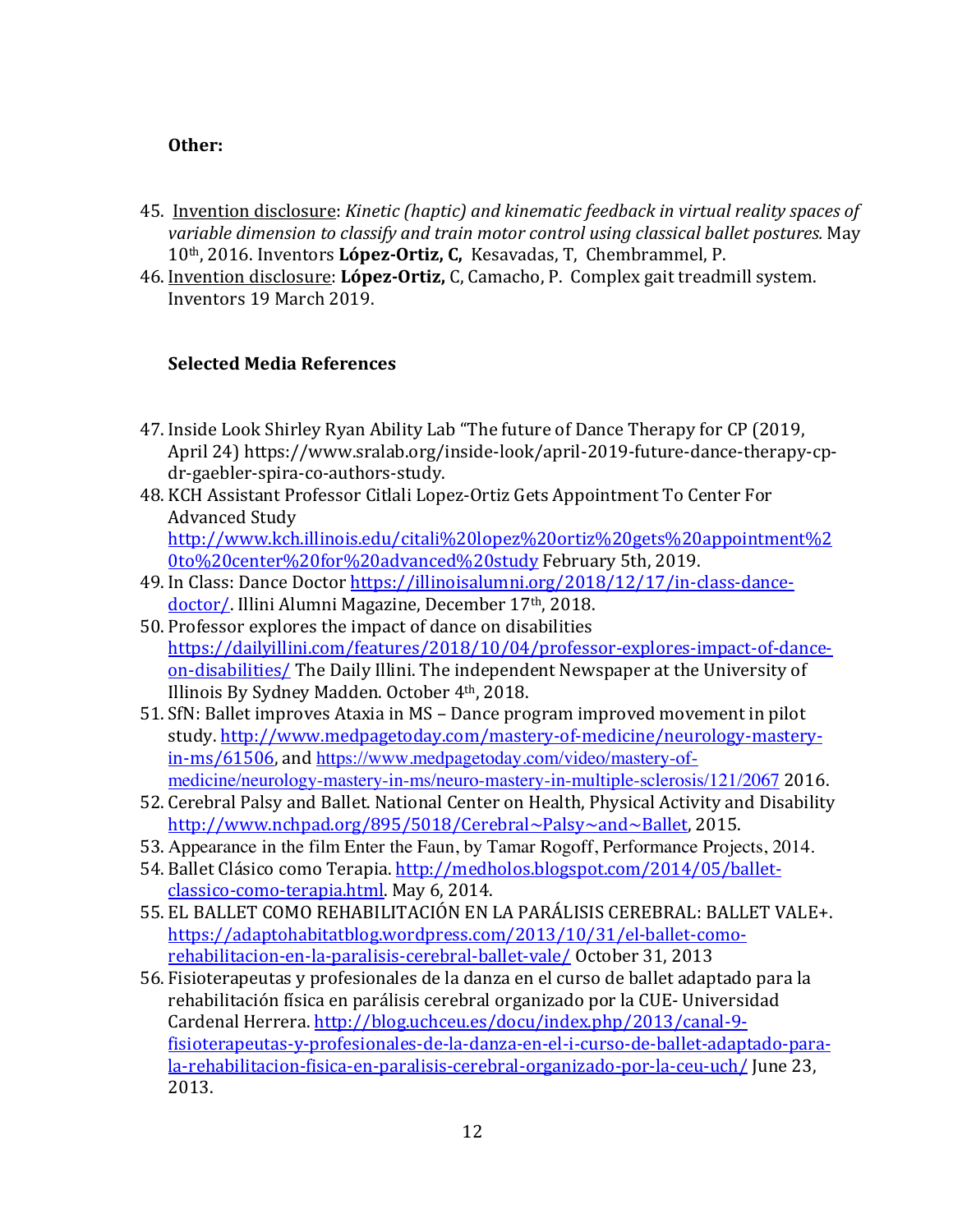- 57. El Ballet de la Gereralitat clase con niños http://www.youtube.com/watch?v=yN4MgmfIFzg June 19, 2013.
- 58. Ballet Vale+ https://www.facebook.com/TeatresdelaGeneralitat?filter=3 https://www.facebook.com/media/set/?set=a.508254065910199.1073741846.24 0285436040398&type=1 June 2013.
- 59. El CEU organiza un curso de ballet para niños con parálisis cerebral/ ESPAÑA. http://portalescenico.mx/node/8588 Portal de las Artes Escénicas México Fondo Nacional para la Cultura y las Artes. June 11, 2013.
- 60. Artist Disabilities. http://columbiachronicle.com/artist-disabilities/ October 2012.
- 61. Dancer-turned-doctor starts classes for Parkinson's patients
- 62. http://abclocal.go.com/wls/story?section=news/disability\_issues&id=8851944 October 18, 2012.
- 63. Taniec pomaga dzieciom z porażeniem mózgowym [GALERIA] http://wyborcza.pl/56,75402,11539862,Taniec pomaga dzieciom z porazeniem m ozgowym GALERIA .html April 15, 2012.
- 64. Terapia ballet para crianças com deficiência movimento http://cristinamundialnoticias-cristina.blogspot.com/2012/03/terapia-ballet-para-criancascom.html. March 31, 2012
- 65. Therapy Ballet for Kids with Movement Disabilities http://photoblog.msnbc.msn.com/\_news/2012/03/31/10947289-therapy-balletfor-kids-with-movement-disabilities. March 31, 2012
- 66. Therapy Ballet for Kids with Movement Disabilities http://photoblog.nbcnews.com/\_news/2012/03/31/10947289-therapy-ballet-forkids-with-movement-disabilities?lite March 31, 2012
- 67. Forbes India, Multimedia Slide Show. http://forbesindia.com/slideshowbig/slideshow/snapshots-of-the-fortnight-march-29-april-10-2012/32722/1
- 68. Therapy Ballet http://blogs.reuters.com/photographersblog/2012/03/30/therapy-ballet/ March 30 2012
- 69. Little Girl with cerebral palsy gets shot at Joffrey 'Nutcracker' Chicago Sun-Times. http://www.suntimes.com/photos/galleries/9465153-417/girl-with-cerebralpalsy-gets-shot-at-joffrey-nutcracker.html Dec 15 2011
- 70. Orland girl with CP gets shot at Joffrey's 'Nutcracker' Southtownstar, a Chicago SunTimes Publication http://southtownstar.suntimes.com/news/9188825-418/orland-girl-with-cp-gets-shot-at-joffreys-nutcracker.html December 14, 2011.
- 71. A conversation about physically integrated dance. The Aud Blog, Auditorium Theatre of Roosevelt University. http://auditoriumtheatre.blogspot.com/2011/11/conversation-aboutphysically 18.html#.UV-LOxlAu-8 November 18, 2011.
- 72. The healing powers of dance. AARP The Magazine. http://www.aarp.org/health/fitness/info-03-2011/dance-for-health.html March 15 2011.
- 73. Dance class for adults with cerebral palsy featured in Medill News Chicago Parkinson's disease patients dance their way to improved health  $\mathbb E$  May 2010.
- 74. Dance class for children with cerebral palsy featured in Good Morning America Overcoming Cerebral Palsy With Ballet - ABC News Against All Odds: Dancing With Cerebral Palsy - ABC News January 2010.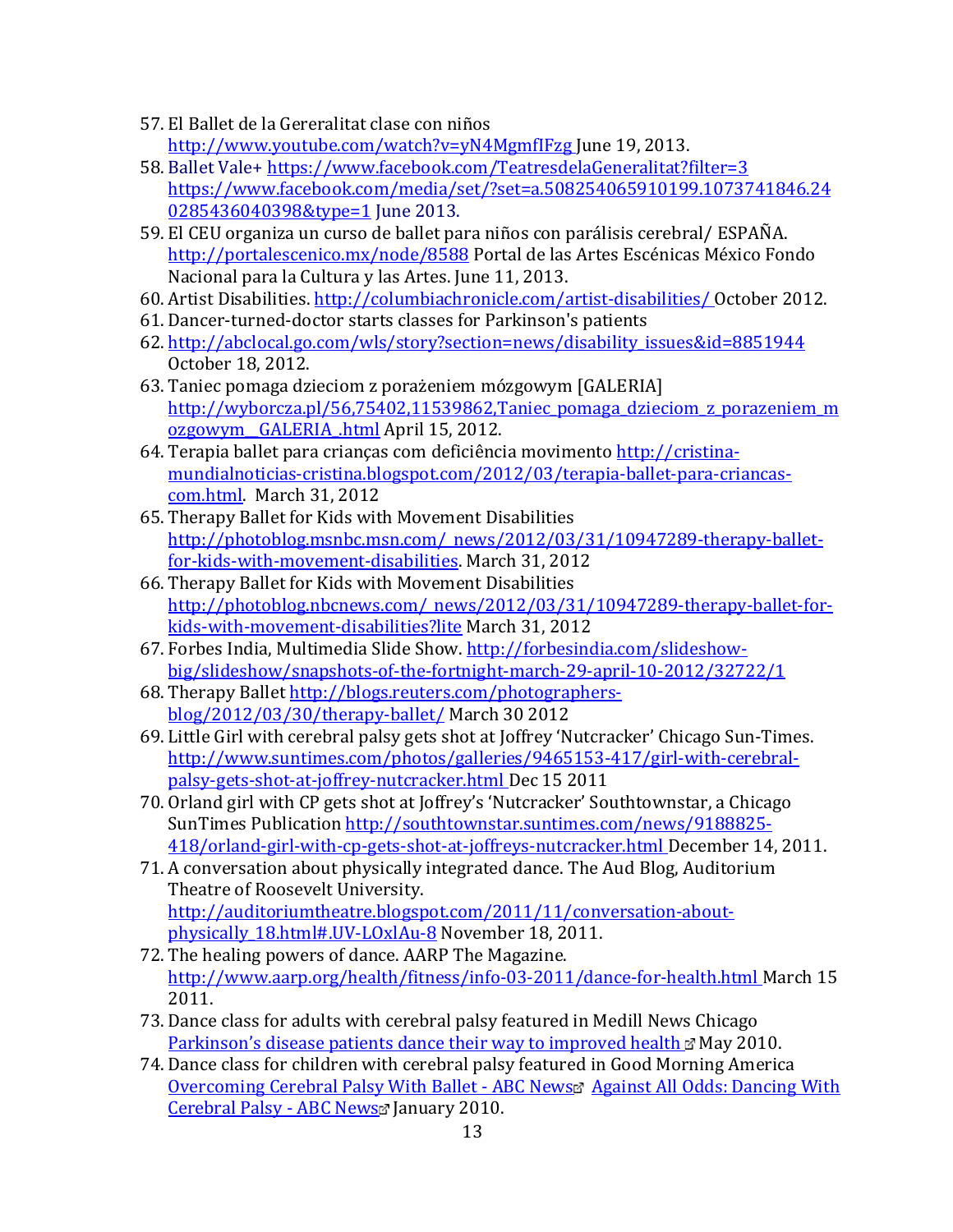75. New Media and Information Technologies and Dance Education. http://www.art.net/~dtz/scott1.html September 23, 1996.

### **INVITED LECTURES AND SEMINARS:**

- 1. López-Ortiz, C.. Rehabilitation of motor function through targeted dance programs. Shirley Ryan AbiliyLab Research Seminar Series. Chicago, IL. February 17, 2020
- 2. López-Ortiz, C. Ballet Clásico en la rehabilitación de niños con parálisis cerebral. Invited workshop. 5to Congreso de la Acedemia Mexicana de Parálisis Cerebral y Transtornos del Neurodesarrollo. Puebla, México. February 27, 2020.
- 3. López-Ortiz, C. Caracterización del movimiento en parálisis cerebral y su rehabilitación usando retroalimentación con robótica háptica en realidad virtual**.** Invited Plenary Conference Presentation. 5to Congreso de la Acedemia Mexicana de Parálisis Cerebral y Transtornos del Neurodesarrollo. Puebla, México. February 28, 2020.
- 4. López-Ortiz C., Gaebler-Spira D. J., Green, D. Herman J. 2020, January 14, Dance and Rehabilitation in Cerebral Palsy [Video file] Retrieved from *Dev Med Child Neurol*. *YouTube Channel* https://www.youtube.com/watch?v=EpubC4u3hxo&t=13s
- 5. Why Dance for Physical Rehabilitation? Grand Challenge Experience in Interdisciplinary Approaches to Life Science GCL 125d: Experiential Anatomy, University of Illinois Urbana-Champaign. 17 April 2019.
- 6. Movement impairment characterization and rehabilitation for dystonic **cerebral palsy using robotic haptic feedback in virtual reality.** Faculty of Medicine. Universidad Autónoma de Yucatán Mérida, Yucatán, México, 19 October 2018.
- 7. Characterization of Muscle Activity in Isometric Force Efforts Using a Haptic **Robotic Interface.** 5th Health Care Engineering Systems Symposium and Interactive Medical Simulation Exposition, School of Engineering, University of Illinois At Urbana-Champaign, Urbana, Illinois, September 17<sup>th</sup>, 2018.
- 8. Movement Impairment Characterization and Rehabilitation for Dystonic **Cerebral Palsy Using Robotic Haptic Feedback in Virtual Reality** Live demonstration.
- 9. Movement impairment characterization and rehabilitation for dystonic **cerebral palsy using robotic haptic feedback in virtual reality.** Faculty of Engineering, Postgraduate and Research Unit, Universidad Autónoma de Yucatán Mérida, Yucatán, México. June 13th, 2018.
- 10. Movement impairment characterization and rehabilitation for dystonic **cerebral palsy using robotic haptic feedback in virtual reality.** Center for Regional Research "Dr. Hideyo Noguchi", Universidad Autónoma de Yucatán, Mérida, Yucatán, México. June 13th, 2018.
- 11. Ballet Clásico para la Rehabilitación Motriz de la Población Infantil con Parálisis Cerebral. Curso de Verano Intensivo. Centro de Rehabilitación y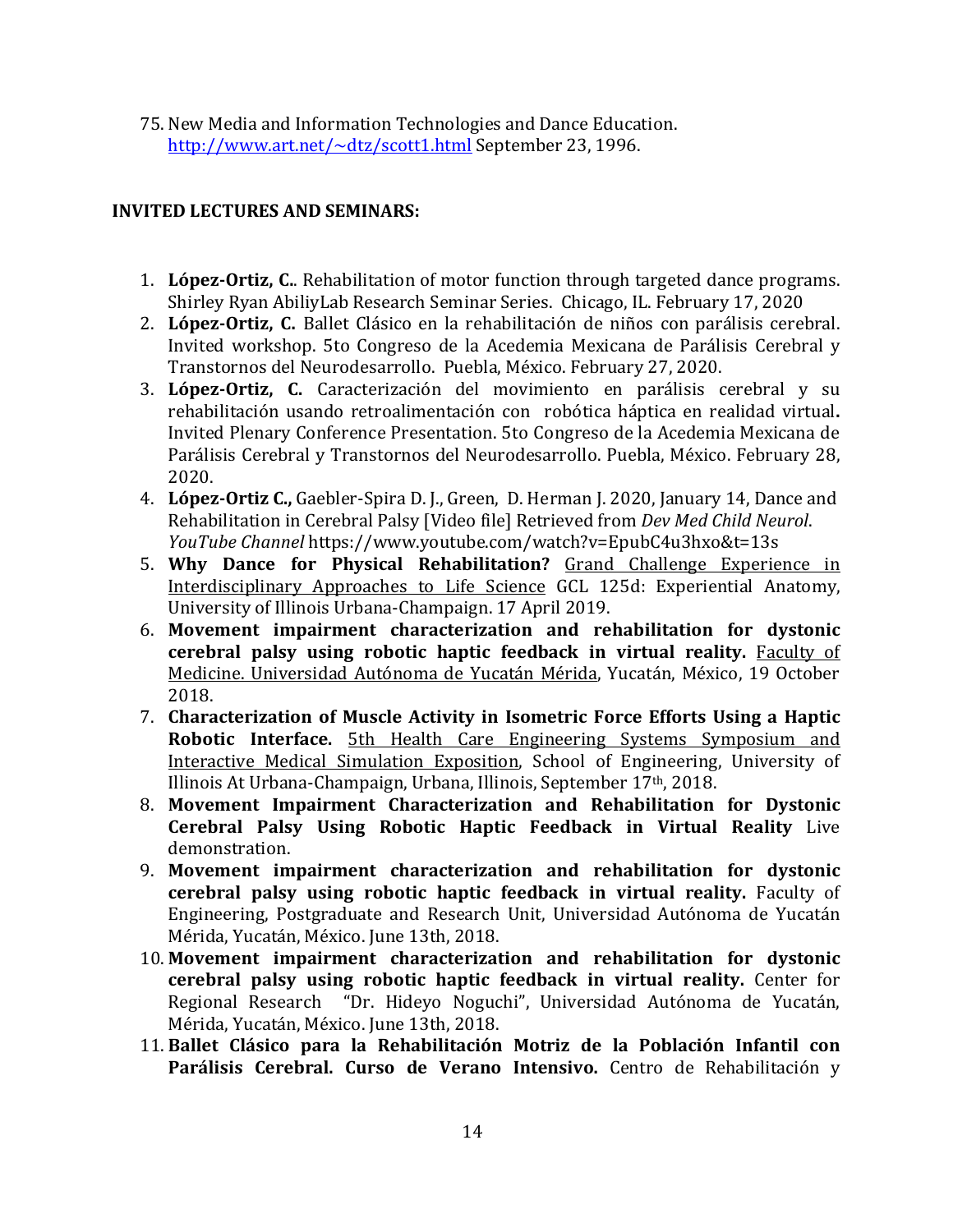Educación Especial, Mérida, Yucatán. National System for Family Integral Development, México. June 4th-8th, 2018.

- 12. Classification of movement disorders in cerebral palsy with robotic haptic **feedback and virtual reality.** MATTER Incubator, Chicago, Illinois, October 12<sup>th</sup> 2017.
- 13. Dance and Movement for Health and Physical Rehabilitation. Champaign County 4<sup>th</sup> Annual Active Aging Week sponsored by Clark-Lindsey, Champaign, Illinois. September 29th, 2017.
- 14. Movement impairment characterization and rehabilitation for dystonic **cerebral palsy using robotic haptic feedback in virtual reality.** 4th Health Care Engineering Systems Symposium, School of Engineering, University of Illinois At Urbana-Champaign, Urbana, Illinois, September 11<sup>th</sup>, 2017.
- 15. **Targeted Ballet Programs and Augmented Motor Learning for Physical Rehabilitation. Grand Rounds.** Department of Physical Therapy and Human Movement Sciences, Feinberg School of Medicine, Northwestern University. July 5<sup>th</sup>, 2017.
- 16. Why Dance for Physical Rehabilitation? Grand Challenge Experience Course in Interdisciplinary Approaches to Life Science GCL 125d: Experiential Anatomy, University of Illinois Urbana-Champaign. April 5th, 2017.
- 17. Dance and Movement for Physical Rehabilitation. Optimizing Brain Fitness: research to Practice, Carle Forum. Carle Hospital, Urbana, IL, 2016.
- 18. Training isometric force matching tasks in classical ballet postures in children **with dystonic cerebral palsy**. 3<sup>rd</sup> Health Care Engineering Systems Symposium. Applied Research for Community Health through Engineering and Simulation ("Jump ARCHES"), September 9th, 2016.
- 19. Why Dance for Physical Rehabilitation? Grand Challenge Experience Course in Interdisciplinary Approaches to Life Science GCL 125d: Experiential Anatomy, University of Illinois Urbana-Champaign. April 18th, 2016.
- 20. **Evidence Based Adapted Ballet for Movement Rehabilitation**. Illinois Association for Health, Physical Education, Recreation and Dance Convention, Pheasant Run Resort in St. Charles, IL on November 21st, 2013
- 21. Adapted Ballet for Physical Rehabilitation in Cerebral Palsy. FIVAN Center for Neurorehabilitation, Valencia, Spain, June 25th, 2013.
- 22. Classical Ballet and Physical Rehabilitation for Children with Cerebral Palsy -**Ballet Vale +.** CEU Universidad Cardenal Herrera, Faculty of Health Sciences, Department of Physical Therapy, Valencia Foundation for Neurorehabilitation, CulturArts, Ayuntament de Valencia, Ballet Valet +. 40 hours. Valencia, Spain, June 16-21, 2013.
- 23. Back To Basics-Stretching. Co-Chaired with Sue Mukherjee and Deborah Gaebler-Spira. International Conference on Cerebral Palsy and developmental Medicine and 7<sup>th</sup> Annual Meeting of Indian Academy of Cerebral Palsy, Lucknow, India, March 9th, 2013.
- 24. Melody and Rehabilitation Robotics for Children With Cerebral Palsy. International Conference on Cerebral Palsy and developmental Medicine and 7<sup>th</sup> Annual Meeting of Indian Academy of Cerebral Palsy, Lucknow, India, March 9th, 2013.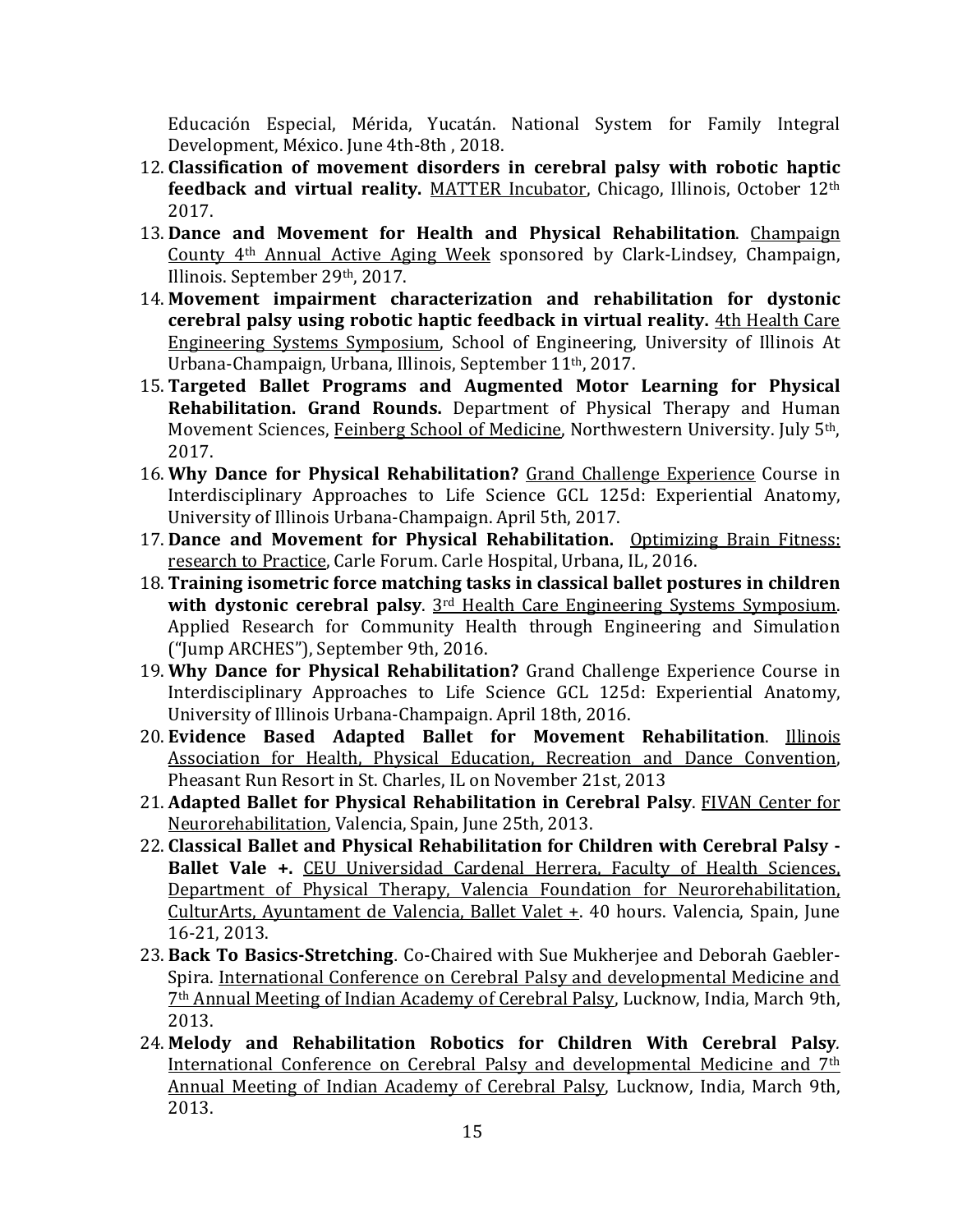- 25. Use of Virtual Reality Home Based Therapy System for Children with Upper Limb Problems in Cerebral Palsy. Co-Chaired with Sue Mukherjee and Deborah Gaebler-Spira. International Conference on Cerebral Palsy and developmental Medicine and 7<sup>th</sup> Annual Meeting of Indian Academy of Cerebral Palsy, Lucknow, India, March 9th, 2013.
- 26. Dance Interventions in Parkinson's Disease and their Clinical Impact. 1st Indian Federation of Neurorehabilitation Conference, Lucknow, India, March 8th, 2013.
- 27. Integrating Robotics Into Clinical Care-Expanding Horizons And Breaking **Down Barriers To Implementation**. Co-Chaired with Sue Mukherjee and Deborah Gaebler-Spira. International Conference on Cerebral Palsy and developmental Medicine and 7<sup>th</sup> Annual Meeting of Indian Academy of Cerebral Palsy, Lucknow, India, March 8th, 2013.
- 28. Structured Dance Training for Physical Rehabilitation of Children with **Cerebral Palsy.** International Conference on Cerebral Palsy and Developmental Medicine and 7<sup>th</sup> Annual Meeting of Indian Academy of Cerebral Palsy, Lucknow, India, March 8th, 2013.
- 29. Rehabilitation Robotics for Pediatric Applications. Hospital Niño Jesús, Madrid, Spain, November 13, 2012.
- 30. **Structured Dance Class for Physical Rehabilitation in Children with Cerebral**  Palsy. Grand Rounds, Department of Pediatrics, Upstate Medical University, Syracuse, NY, June 13th, 2012.
- 31. From Aspiration to Artist. A conversation about physically integrated dance in **Chicago.** Roosevelt Auditorium Theater, Roosevelt University, Chicago, IL, November 9th, 2011.
- 32. Music and Movement Segmentation in Children with Cerebral Palsy. Bigler Auditorium, Children's Memorial Hospital Chicago, IL, November 11, 2011.
- 33. Dance for Physical Rehabilitation in Movement Disorders. Dance Program, Theater Department, School of Communication, Northwestern University, Evanston, IL, April 1st, 2011.
- 34. Dance for Motor Learning and Physical Rehabilitation in Movement Disorders. Herberger Institute for Design and the Arts. Fulton School of Engineering, School of the Arts, Media and Engineering Arizona State University, March 29th, 2011.
- 35. Dance for Parkinson's! Parkinson's Disease Annual Patient and Family Symposium. New Horizons in Parkinson's Disease Research and Care, Parkinson's Disease and Movement Disorders Center, Feinberg School of Medicine Northwestern University September 11th, 2010.
- 36. **Classical Ballet as an Adjunct to Therapy in Cerebral Palsy**. La Rabida Children's Hospital, University of Chicago, 2009.
- 37. Dance for Children with Cerebral Palsy. Department of Biomedical Engineering, College of Engineering, Marquette University, 2009.
- 38. **Rehabilitation Technology in Post-Stroke Locomotion: New Directions***.* Society of Women Engineers Meeting, Northwestern University, January 27th, 2007.
- 39. Principal component analysis of muscle activity and resultant contact forces **during cycling after stroke**. Robotics Laboratory, Sensory Motor Performance Program, Rehabilitation Institute of Chicago, October 10th, 2006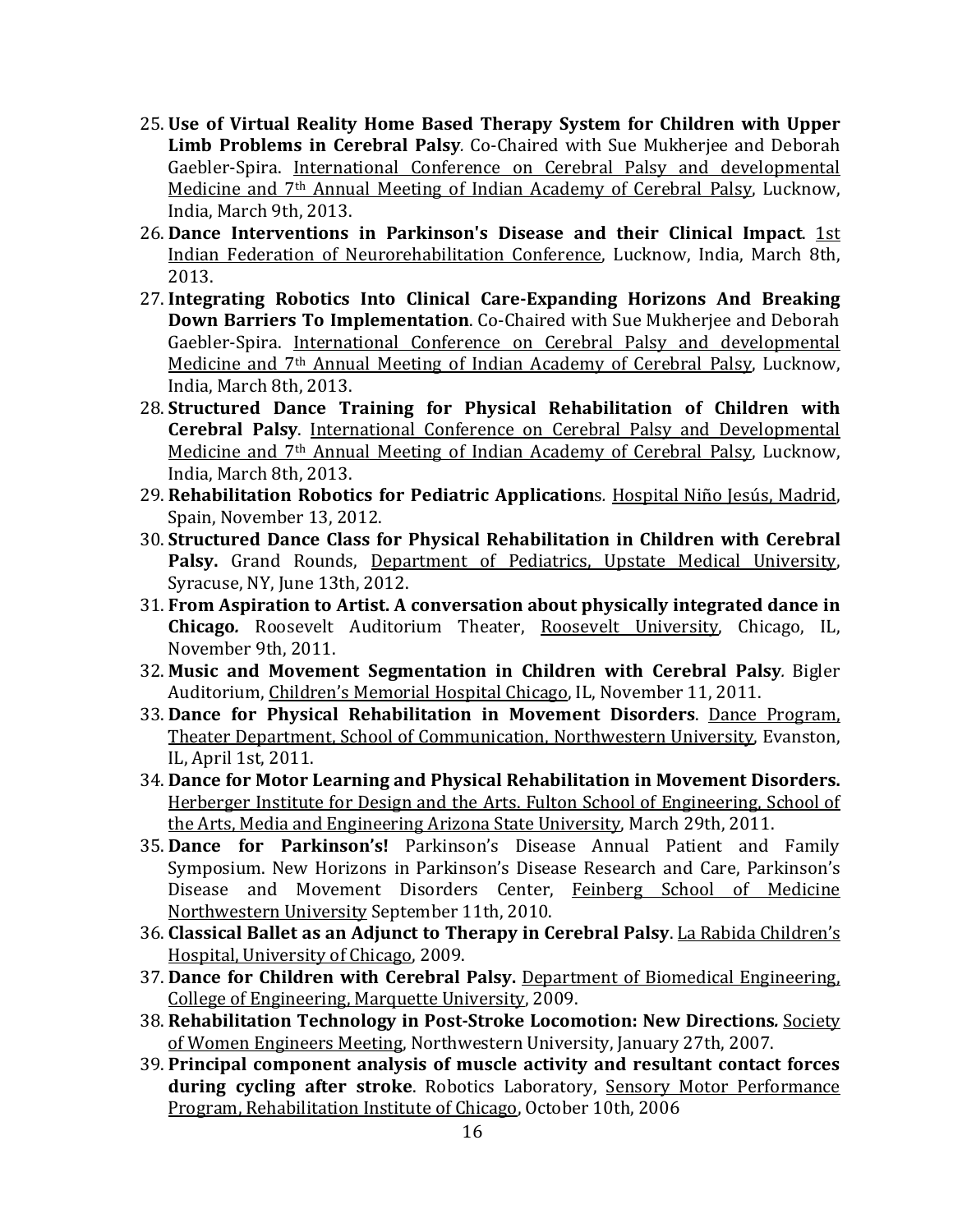- 40. Foot force and EMG in kinematically constrained motion of the lower limb. Sensory Motor Performance Program, Rehabilitation Institute of Chicago, March 21th, 2005.
- 41. **Historic Perspectives on "Ballet National Folklórico de Mexico.***"* Munson-Williams-Proctor Arts Institute, Utica, New York, 1995.

#### **RELEVANT PROFESSIONAL EXPERIENCE:**

**Adjunct Assistant Professor, Feinberg School of Medicine**, Northwestern University, Department of Physical Medicine and Rehabilitation. 2013-2016.

**Research Scientist/Research Assistant Professor.** 2008-2013. Directed the Dance Rehabilitation Research Program at the Rehabilitation Institute of Chicago/Northwestern University. Conducted basic science and clinical research in the neurosciences of motor control, motor coordination, and motor learning for children with cerebral palsy through dance, motion tracking technology and virtual reality environments in collaboration with Dr. Gaebler-Spira, the Robotics Laboratory, at the Rehabilitation Institute of Chicago (RIC). Established an evidence based dance rehabilitation program for adults with Parkinson's disease in collaboration with Dr. Santiago Toledo, Drs. Konrad Kording and Mark Albert from the Bayesian Behavior Laboratory, from RIC and Dr. Tanya Simuni from Northwestern University Center for Movement Disorders and Parkinson's Disease with seed funding by the National Parkinson's Foundation. Conducted pilot experiments on the classification of motor impairments in cerebral palsy in collaboration with Dr. Nina Suresh and Dr. Zev Rymer from the Motor Unit Laboratory, RIC. Directed clinically oriented programs using elite dance training methodology and motor control research for the physical rehabilitation of children with cerebral palsy with philanthropic gifts form the Anixter Foundation. Developed partnerships with the Joffrey Ballet Academy for both classes. Mentored undergraduate, graduate and post-graduate students in research methodologies and human subjects experimentation.

**Dance for Movement Rehabilitation Instructor** 2009-2014 Developed techniques for movement rehabilitation of motor disorders such as cerebral palsy, developmental coordination disorder, and Parkinson's disease. Taught weekly classes to these populations.

**Faculty.** 2012-2015. Taught classical ballet, classical repertory, and body conditioning faculty at Joffrey Ballet Academy, The Official School of the Joffrey Ballet. Has thought students ages 3 to adult in the Children, Youth, Adult Bridge and Pre-Professional divisions. Coached professional and pre-professional ballet dancers in private instruction.

**Visiting Artist, Rubin Award**. Jan-Aug 2010. Mentored and trained Master's degree students of the Masters in Dance/Movement Therapy and Counseling Master's program in Columbia College, Chicago, IL in physical therapy applications of dance and gave seminars on dance for children for cerebral palsy and anatomy and kinesiology for dancers form a clinical point of view.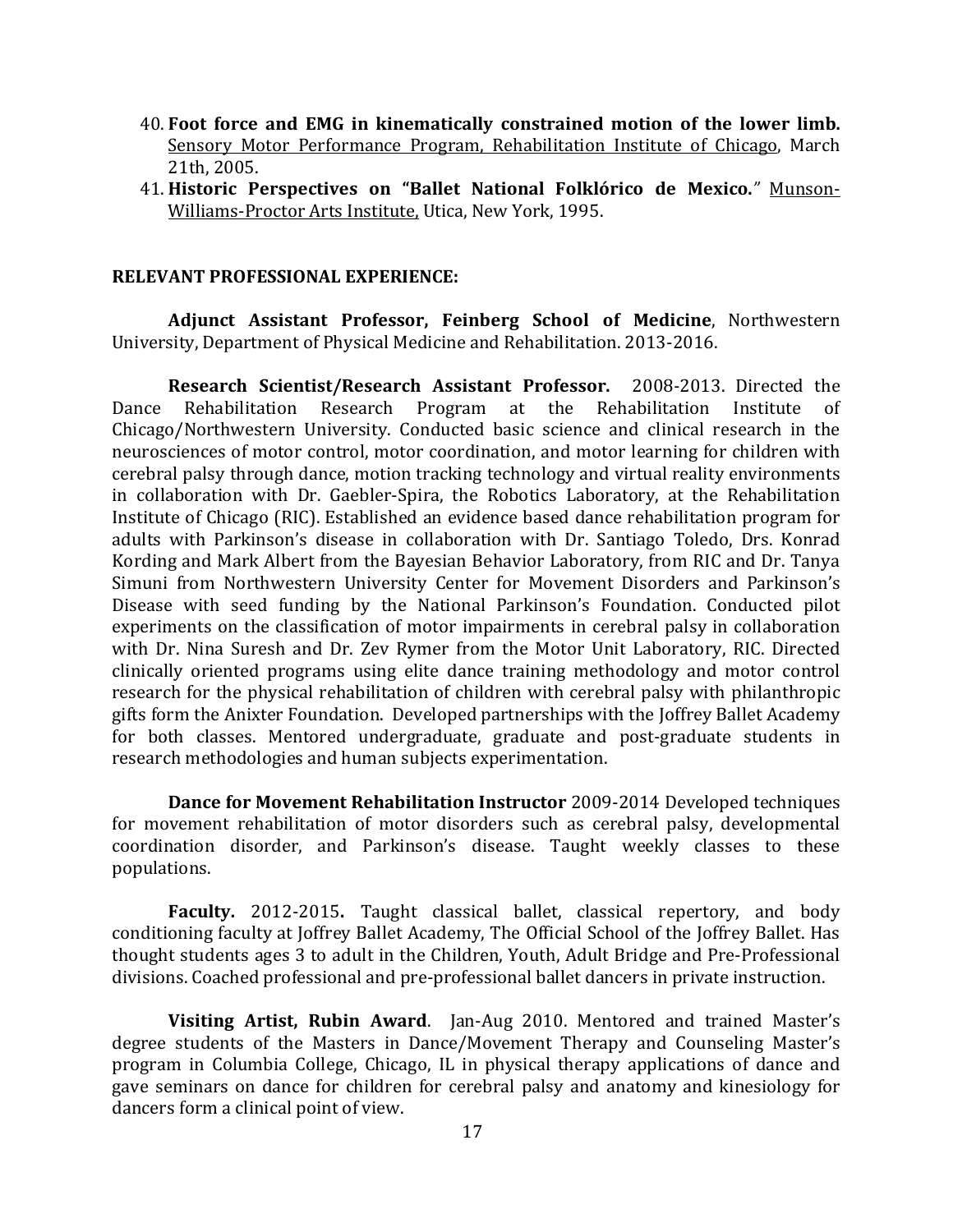**Clinical Assistant Professor.** 2008-2009. Conducted research on music and movement in children with cerebral palsy. Developed a quantitative assessment tool for the kinematics of body motions in cerebral palsy using VICON motion capture technology. Governors State University. Supported by the Coleman Foundation, Chicago, IL and the Center for Independence through Conductive Education in Lagrange, IL.

Post-doctoral Fellow. NRSA/NIH Post-doctoral Fellow Individual Award F-32, 2007-2008. Northwestern University/Rehabilitation Institute of Chicago-Sensory Motor Performance Program (SMPP). Conducted research in the area of unintended muscle activity during locomotion after stroke under the mentorship of William Zev Rymer, MD, PhD. Initiated research on movement disorders on Cerebral Palsy in collaboration with Dr. Deborah Gaebler-Spira, RIC/NU using motion analysis systems such as VICON and Optitrack Shadowed physical therapists working with children with cerebral palsy. Involved in all aspects of research and grant writing. Attended weekly seminars by internationally renowned scientists in the topics of Neural Signal Processing, Robotics Rehabilitation, Body machine interfaces, Biomechanics, Bayesian Motor Control, and the Sensory Motor Performance Program Seminars. Mentored graduate students in Physical Therapy and Human Movement Sciences, Neuroscience Training Program and Biomedical Engineering graduate program. Attended teaching training seminars at Northwestern University's Searle Center for Teaching Excellence. Coordinated the bi-weekly Locomotion Laboratory Seminar. 

**Post-doctoral Fellow**. NRSA Post-doctoral Fellow Institutional Award T-32, 2005-2007. Northwestern University/Rehabilitation Institute of Chicago (SMPP). Conducted research in the area of impaired locomotion after stroke. Other activities as above.

**Maternity and family leave.** 2002-2005. During this leave published three articles in peer-reviewed journals.

**Research Fellow.** Held the Virginia Horne Henry Fellowship 2000-2001 and the Marie L. Carns Fellowship, 1998-2000 at the department of Kinesiology, University of Wisconsin-Madison. Conducted research in the area of biomechanics and motor control of the lower limb in humans. Involved in all aspects of research: development of research questions, instrumentation design and machining, electromyography, motion analysis (Optotrak, PEAK5), force plate and force transducer measurements, software development for experiment control and data analysis (Basic, Visual Basic, Pascal, Matlab, AutoCAD, Minitab, Stats, SPSS, and Labview), publication of findings, and grant proposal writing. Mentored research practicum students in the Physical Therapy MS program.

**Research Assistant.** 1997-1998. Biomechanics Laboratory, Dept. of Kinesiology at the University of Wisconsin-Madison. Same as above.

**Teaching Assistant.** 1996-1997. Biomechanics Laboratory, Dept. of Kinesiology at the University of Wisconsin-Madison. Taught the laboratory section of the undergraduate biomechanics course. Responsible for all aspects of laboratory practices: designing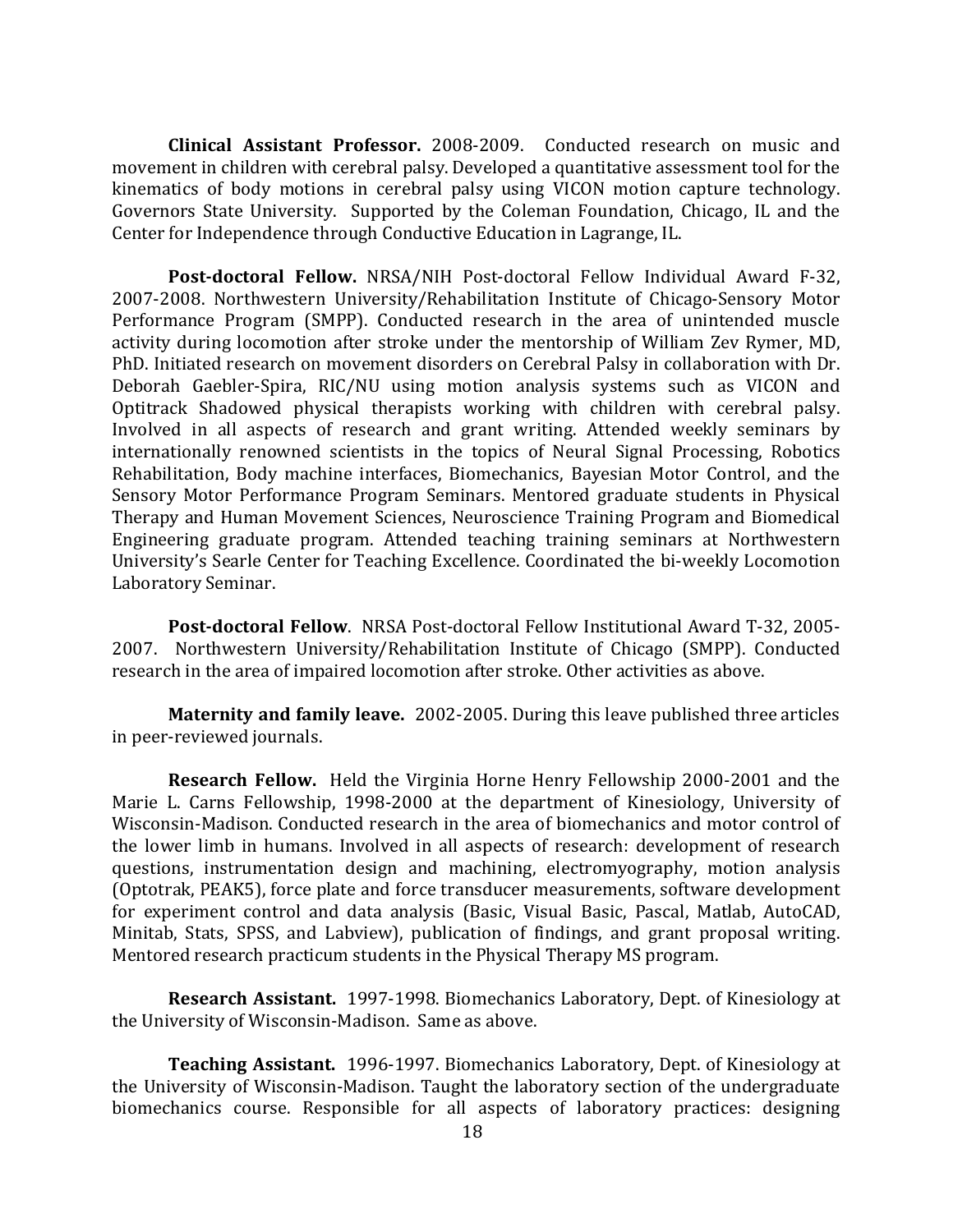experiments, installing and troubleshooting experimental set-up, teaching and grading. Also, graded lecture's homework, and assisted students during office hours.

Lecturer, Classical Ballet. 1995-1996. National Technical Institute for the Deaf, at the Rochester Institute of Technology. Taught the undergraduate classical ballet course for the hearing impaired, collaborated with Michael Thomas from Stuttgart Ballet.

**Dance Instructor.** MA fieldwork 1993. Dance Department, State University of New York at Brockport. Taught the undergraduate Introduction to Dance course for Physical Education and Theatre majors, under the supervision of Professor Irma Pylyshenko.

**Classical Ballet Instructor/Curriculum/Faculty Supervisor.** 1979-1991. Ballet Academy of Coyoacán, directed by Ana Castillo, Mexico. Involved in all aspects of conservatory style training for elite ballet students and teacher training/supervision as well as in the design and implementation of the first comprehensive Mexican System for Dance Instruction (ages 5-18) based in part on the Royal Academy of Dance Syllabus and the Cuban methodology for classical ballet instruction. In addition, was responsible for choreographing dances for the Annual Performances of the conservatory training section of the school. The Ballet Academy of Coyoacán was the First Ballet Academy in a country outside the British Commonwealth to be affiliated to The Royal Academy of Dance.

**Research and Teaching Assistant.** 1989-1991. Institute of Astronomy, Center for Instrumentation, and Faculty of Sciences, at the National Autonomous University of Mexico. Assisted in implementing FORTRAN and Turbo-Pascal software for the calculation of radiative transfer in dust clouds of binary stars and optical design. Graded homework for the Optics and Optoelectronic courses.

**Real and Vector Calculus Workshop Instructor.** 1988-1990. School of Engineering, Panamerican University, Mexico. Assisted undergraduate engineering students with differential and integral calculus questions and exercises.

### **COURSES TAUGHT:**

Department of Kinesiology, College of Applied Health Sciences, University of Illinois at Urbana-Champaign.

| <b>Fall 2014</b>    | KIN 257                                            | Coordination, Control and Skill                                                                            |
|---------------------|----------------------------------------------------|------------------------------------------------------------------------------------------------------------|
| Spring 2015 KIN 257 |                                                    | Coordination, Control and Skill                                                                            |
| <b>Fall 2015</b>    | <b>KIN 257</b><br><b>KIN 385</b><br><b>KIN 590</b> | Coordination, Control, and Skill<br><b>Experiences in Kinesiology Research</b><br><b>Independent Study</b> |
| Spring 2016 KIN 257 |                                                    | Coordination, Control and Skill                                                                            |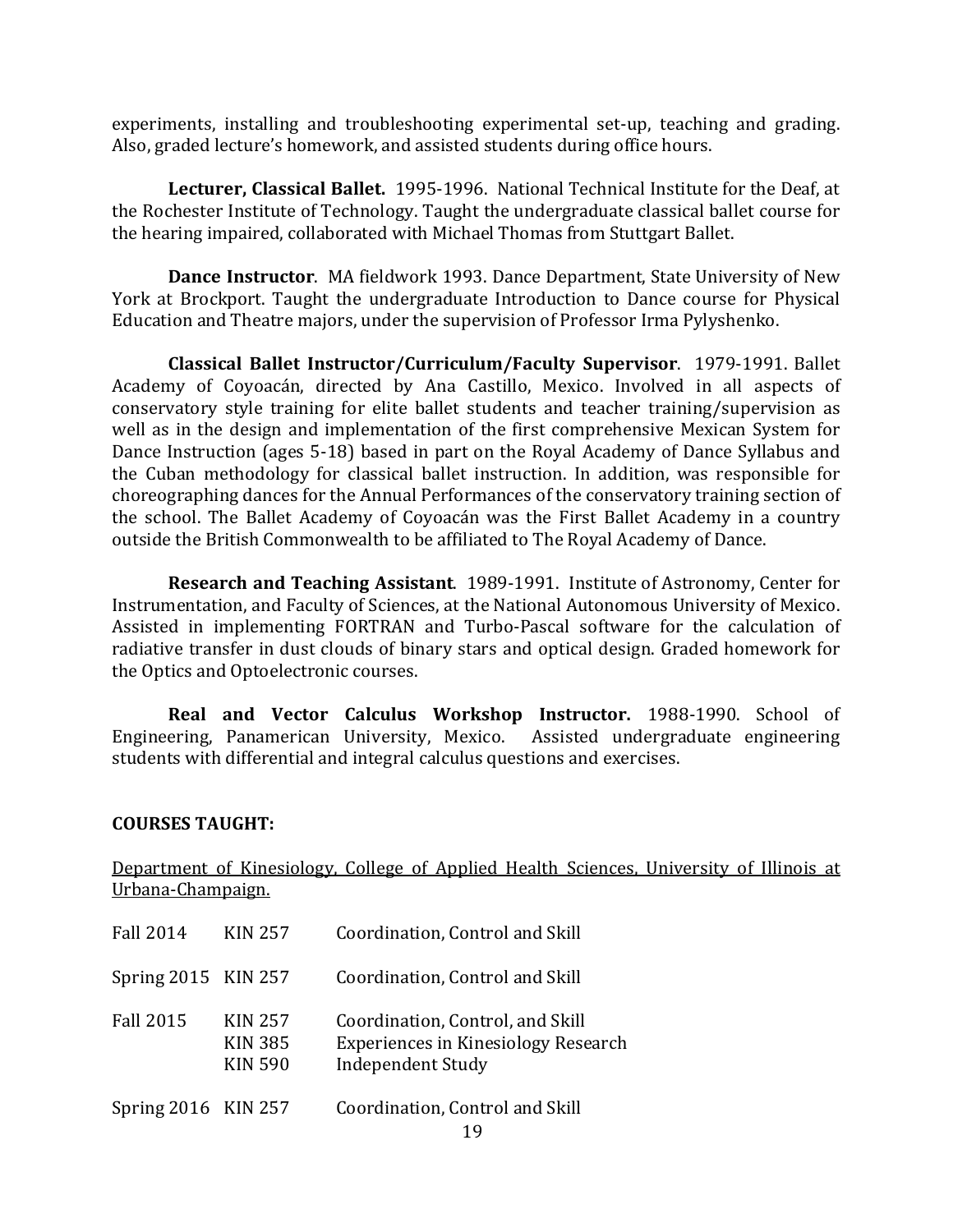|                           | <b>KIN 385</b><br><b>KIN 473</b> | <b>Experiences in Kinesiology Research</b><br><b>Skill Acquisition Strategies</b> |  |
|---------------------------|----------------------------------|-----------------------------------------------------------------------------------|--|
|                           | <b>KIN 590</b>                   | <b>Independent Study</b>                                                          |  |
| <b>Summer 2016KIN 590</b> |                                  | <b>Independent Study</b>                                                          |  |
| <b>Fall 2016</b>          | <b>KIN 257</b>                   | Coordination, Control, and Skill                                                  |  |
|                           | <b>KIN 385</b>                   | <b>Experiences in Kinesiology Research</b>                                        |  |
| Spring 2017               | <b>KIN 257</b>                   | Coordination, Control and Skill                                                   |  |
|                           | <b>KIN 385</b>                   | <b>Experiences in Kinesiology Research</b>                                        |  |
|                           | <b>KIN 473</b>                   | <b>Skill Acquisition Strategies</b>                                               |  |
|                           | <b>KIN 590</b>                   | <b>Independent Study</b>                                                          |  |
| <b>Fall 2017</b>          | <b>KIN 257</b>                   | Coordination, Control, and Skill                                                  |  |
|                           | <b>KIN 385</b>                   | <b>Experiences in Kinesiology Research</b>                                        |  |
|                           | <b>KIN 599</b>                   | <b>Thesis Research</b>                                                            |  |
| Spring 2018               | <b>KIN 257</b>                   | Coordination, Control and Skill                                                   |  |
|                           | <b>KIN 385</b>                   | <b>Experiences in Kinesiology Research</b>                                        |  |
|                           | <b>KIN 473</b>                   | <b>Skill Acquisition Strategies</b>                                               |  |
|                           | <b>KIN 590</b>                   | <b>Independent Study</b>                                                          |  |
|                           | <b>KIN 599</b>                   | <b>Thesis Research</b>                                                            |  |
|                           | <b>INFO597</b>                   | <b>Independent Study</b>                                                          |  |
| Summer 2018               |                                  |                                                                                   |  |
|                           | NEUR590                          | <b>Individual Topics in Neuroscience</b>                                          |  |
| <b>Fall 2018</b>          | <b>KIN 257</b>                   | Coordination, Control and Skill                                                   |  |
|                           | <b>KIN 385</b>                   | <b>Experiences in Kinesiology Research</b>                                        |  |
|                           | <b>KIN 453</b>                   | Motor Control and Learning                                                        |  |
|                           | <b>KIN 599</b>                   | Thesis Research                                                                   |  |
|                           | <b>NEUR 590</b>                  | Individual Topics in Neuroscience                                                 |  |
| Spring 2019               | <b>KIN 385</b>                   | <b>Experiences in Kinesiology Research</b>                                        |  |
|                           | <b>KIN 473</b>                   | <b>Skill Acquisition Strategies</b>                                               |  |
|                           | NEUR590                          | <b>Individual Topics in Neuroscience</b>                                          |  |
|                           | <b>KIN 599</b>                   | <b>Thesis Research</b>                                                            |  |
| Summer 2019               |                                  |                                                                                   |  |
|                           | <b>KIN 385</b>                   | <b>Experiences in Kinesiology Research</b>                                        |  |
|                           | <b>NEUR 590</b>                  | Thesis Research                                                                   |  |
|                           | <b>PHYS 597</b>                  | Individual Study (Graduate)                                                       |  |
| <b>Fall 2019</b>          | <b>KIN 385</b>                   | <b>Experiences in Kinesiology Research</b>                                        |  |
|                           | <b>KIN 391</b>                   | Special Projects/Problems                                                         |  |
|                           | <b>KIN 590</b>                   | Thesis Research                                                                   |  |
|                           |                                  | 20                                                                                |  |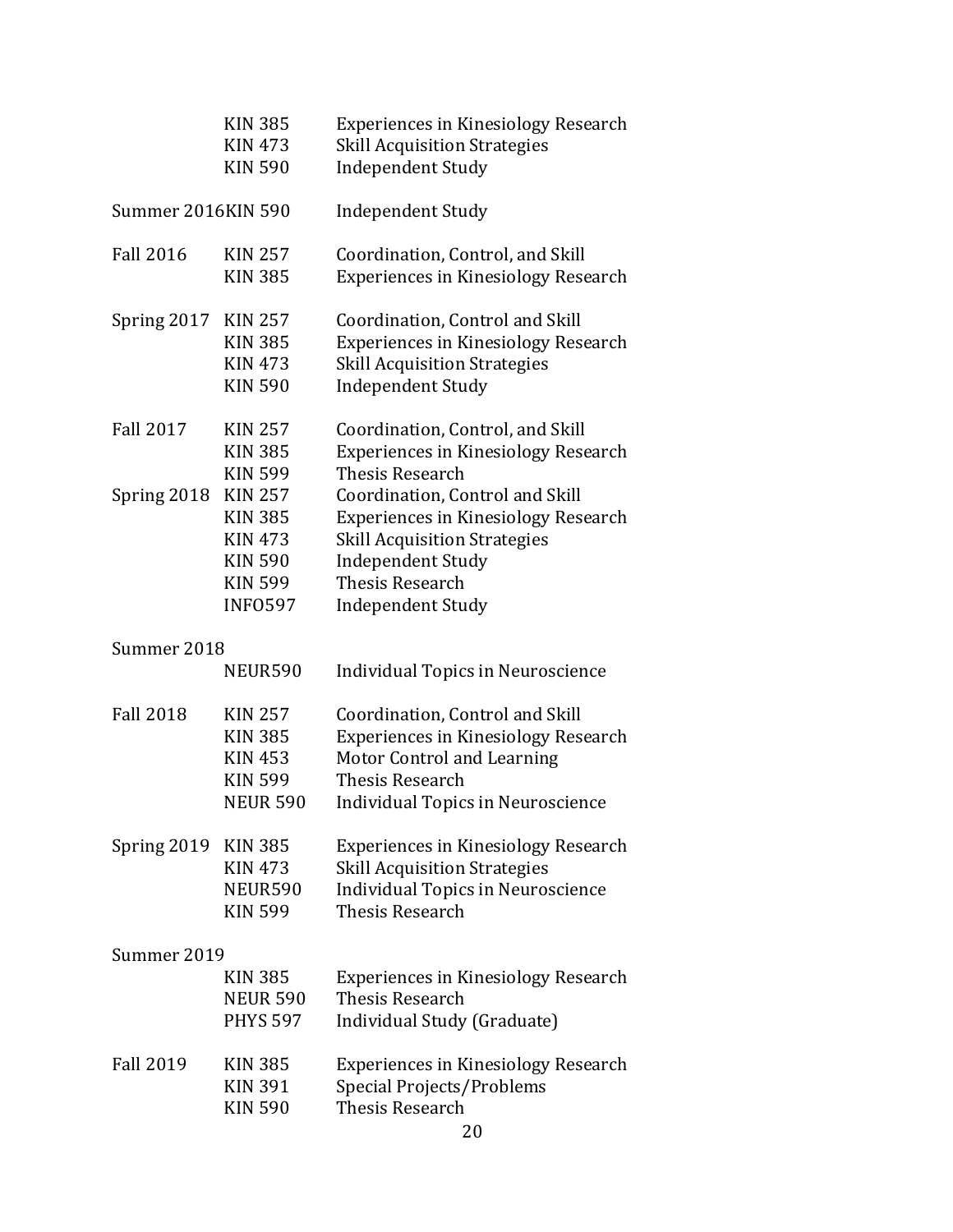|             | <b>NEUR 590</b><br><b>PHYS 597</b> | Individual Topics in Neuroscience<br>Individual Study (Graduate) |
|-------------|------------------------------------|------------------------------------------------------------------|
| Spring 2020 | <b>HDFS 259</b>                    | Motor Development and Control                                    |
|             | <b>KIN 259</b>                     | Motor Development and Control                                    |
|             | <b>KIN 385</b>                     | <b>Experiences in Kinesiology Research</b>                       |
|             | <b>KIN 391</b>                     | Special Projects/Problems                                        |
|             | <b>KIN 473</b>                     | <b>Skill Acquisition Strategies</b>                              |
|             | <b>KIN 590</b>                     | Thesis Research                                                  |
|             | <b>NEUR 590</b>                    | <b>Individual Topics in Neuroscience</b>                         |
|             | <b>PHYS 597</b>                    | Individual Study (Graduate)                                      |

Classical Ballet, Classical Repertoire, and Ballet Conditioning Faculty for the prestigious Junior Summer Dance Intensive Levels  $1 \& 2$  of the Joffrey Academy of Dance-Chicago, Official School of the Joffrey Ballet, July 13-July 24, 2014.

Classical Ballet Faculty for the Lemonis Bridge Program of the Community Engagement Summer Program of the Joffrey Academy of Dance-Chicago, Official School of the Joffrey Ballet, July 13-July 24, 2014.

Classical Ballet, Classical Repertoire, and Pointe Faculty for the prestigious International Junior Summer Dance Intensive Level 3 of the Joffrey Academy of Dance-Chicago, Official School of the Joffrey Ballet, June 27-July 15, 2015.

Classical Ballet, Classical Repertoire, and Ballet Conditioning Faculty for the prestigious Junior Summer Dance Intensive Level 1 of the Joffrey Academy of Dance-Chicago, Official School of the Joffrey Ballet, July 13-July 24, 2016.

#### **HONORS, AWARDS, RECOGNITION:**

**2019-2020 Fellow,** Center for Advanced Study, University of Illinois at Urbana-Chamapign.

**Faculty appointment by invitation, Illinois Informatics Institute, University of** Illinois, Urbana-Champaign, April 2016- present.

**Faculty appointment by invitation, Neuroscience Program**, University of Illinois, Urbana-Champaign, April 2016- present

**Faculty appointment by invitation, Department of Dance**, University of Illinois, Urbana-Champaign, 2015- present.

Listed in the University of Illinois Official Notice, Research Memorandum #306 "List of Teachers Ranked as Excellent by Their Students" Fall 2015, Spring 2016, Fall 2016, Spring 2017, Fall 2017, Spring 2018, Fall 2018, Spring 2019.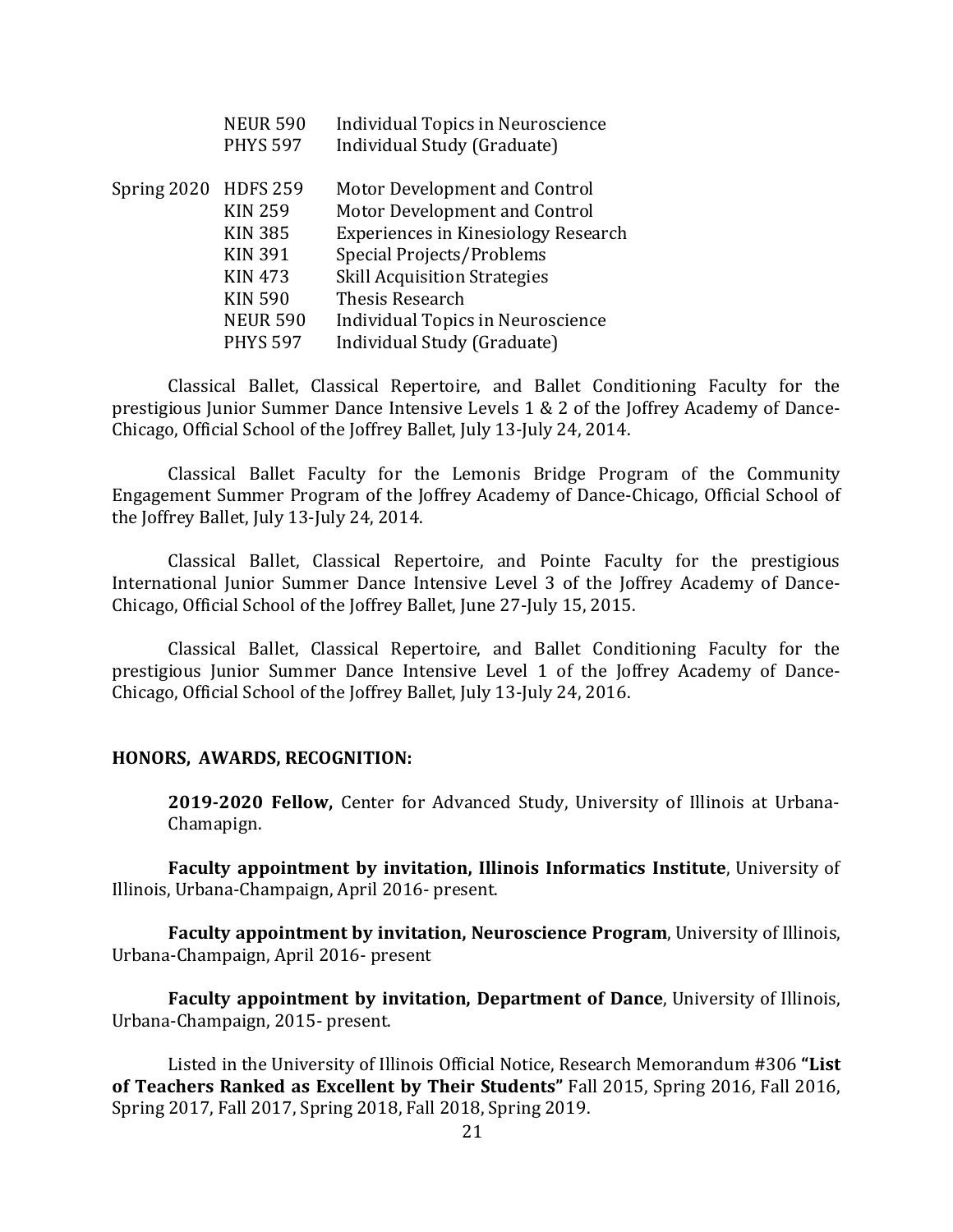**Travel Award - Cerebral Palsy International Research Foundation** 2009 Award to attend the 63rd Annual Meeting of the American Academy for Cerebral Palsy and Developmental Medicine, September 2009.

Post-doctoral Fellowship. NIH/NRSA F-32, Individual Award. Northwestern University, Rehabilitation Institute of Chicago (SMPP), 2007-2008.

**Post-doctoral Fellowship**. NIH/NRSA T-32, Institutional Award. Northwestern University, Rehabilitation Institute of Chicago (SMPP), 2005-2007.

**Virginia Horne Henry Wisconsin Distinguished Graduate Fellowship**. 2000- 2001. School of Education, University of Wisconsin-Madison. Highest graduate student award. Full tuition remission and full stipend award.

**Vilas Professional Development Award**, 2000. The Graduate School. University of Wisconsin-Madison.

**Marie L. Carns Fellowship**, 1999-2000 and 1998-1999. Department of Kinesiology, School of Education, University of Wisconsin-Madison. Out of state tuition remission and full stipend award.

**Pylyshenko-Strasser Graduate Dance Award** to the Most Distinguished Graduate Student, 1994. State University of New York, College at Brockport.

**Graduate Fellowship** for a doctoral degree in Optics in a Foreign Institution, 1991. National Autonomous University of Mexico.

**Summer Workshop in Optics Scholarship** with Professor Robert Hopkins 1990. Center for Research in Optics (CIO), Guanajuato Mexico.

**Graduate Scholarship** for an MS degree in Computer Sciences 1991, National Science and Technology Council, Mexico.

**Graduation Thesis Scholarship** 1990-1991. Center for Instrumentation, National Autonomous University of Mexico.

**High Achievement Award** for the second best overall grade average 9.88/10, class of 1991. Department of Physics, Faculty of Sciences, National Autonomous University of Mexico.

### **INSTITUTIONAL SERVICE:**

1) Service to Disciplinary and Professional Societies or Associations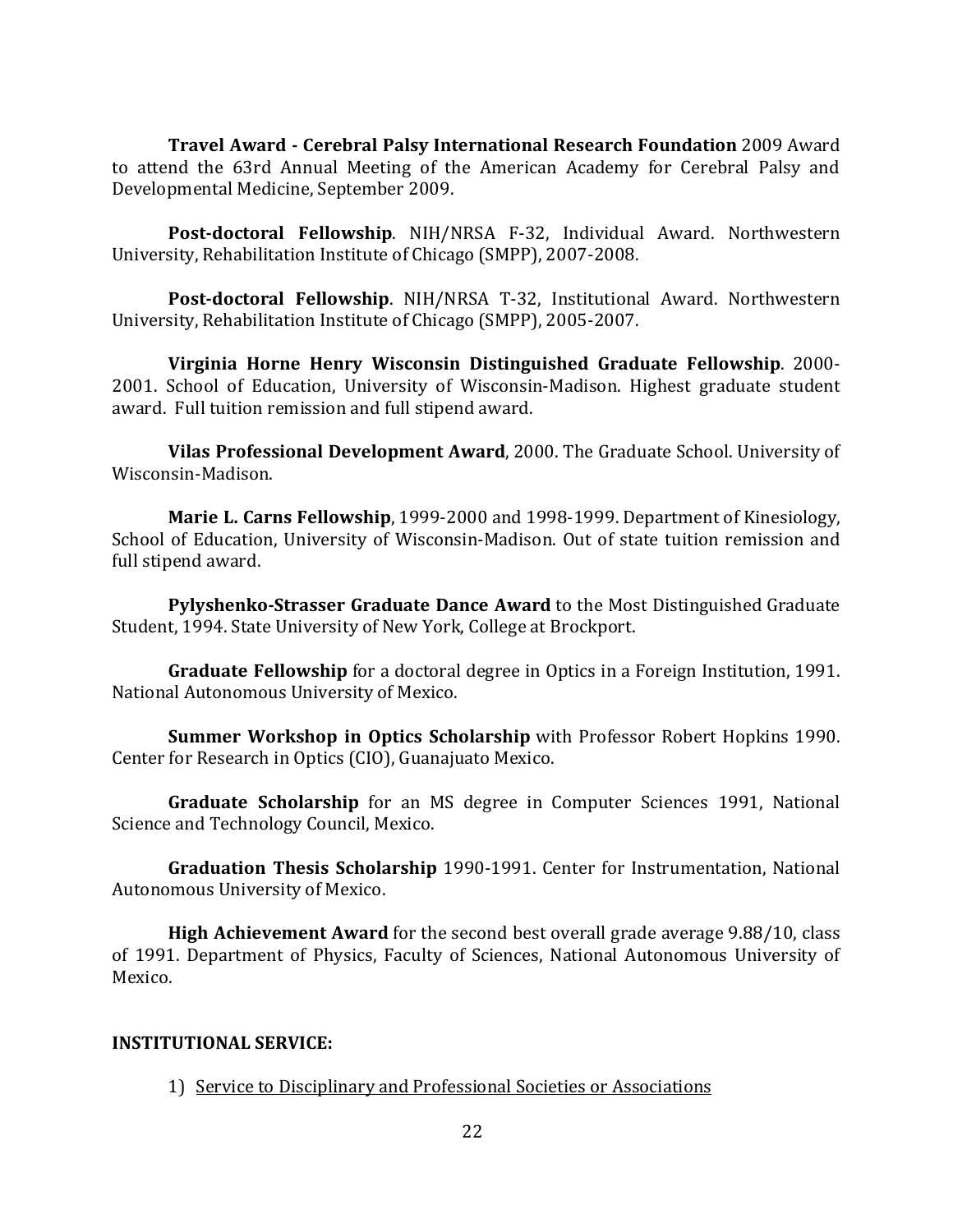Analysis of a computer program of radiative transport in dust, 1988 Institute of Astronomy, National Autonomous University of Mexico.

Dance Club Instructor, 1992, Migrant Education Project, Research Foundation of New York.

Health Committee Chairperson 1995-1997. World Dance Alliance, the Americas Chapter.

Graduate Student Representative in the Graduate Studies Committee, 1999-2000. Department of Kinesiology, University of Wisconsin- Madison.

Coordinator of the Locomotion Laboratory Seminar, Department of Physical Therapy and Human Movement Sciences, Northwestern University, 2006-2007.

Focused Symposium: Dance, dance, dance - Universal language of expression and movement

Combined American Academy of Cerebral Palsy and Developmental Medicine 73rd Annual Meeting and International Alliance of Academies of Childhood Disability 2<sup>nd</sup> Triannual Meeting, Anaheim CA, USA 2019.

Peer reviewed.

Presenters: **Citlali López-Ortiz,** PhD, MA, University of Illinois at Urbana-Champaign, Tara Egan DPT, Shirley Ryan AbilityLab, Chicago, USA, Dido Green, OT, PhD, MSc, Jonkoping University, Sweden, and Min Shen, MD, The Chinese Association Rehabilitation Medicine Pediatric Rehabilitation Committee. Discussant: Bernard Dan, PhD, MD, Inkendaal Rehabilitation Hospital, Belgium, Chair: Deborah Gaebler-Spira, MD, Shirley Ryan AbilityLab, Chicago, USA.

2) UIUC University/Campus Service

Departmental Service

- 1. Invited Professor Mindy Levin from McGill University as a speaker for the Departmental Seminar, 2014.
- 2. Participated on the MC-10 research meeting organized by Assoc. Prof. Jacob Sosnoff, 2015.
- 3. Participated in the Second Year Graduate Review for the Bio-Behavioral Kinesiology Concentration, 2015-2016.
- 4. Organized the "Thursday's Faculty Lunch at Krannert", Fall 2016.
- 5. Wrote letters of recommendation for approximately 40 students 2015-2019.
- 6. Held meeting with Professor Jules Dewald, Head of Department of Physical Therapy and Movement Sciences in Northwestern University regarding the curriculum expectations for incoming DPT students in the top ten Physical Therapy programs in the US and shared that information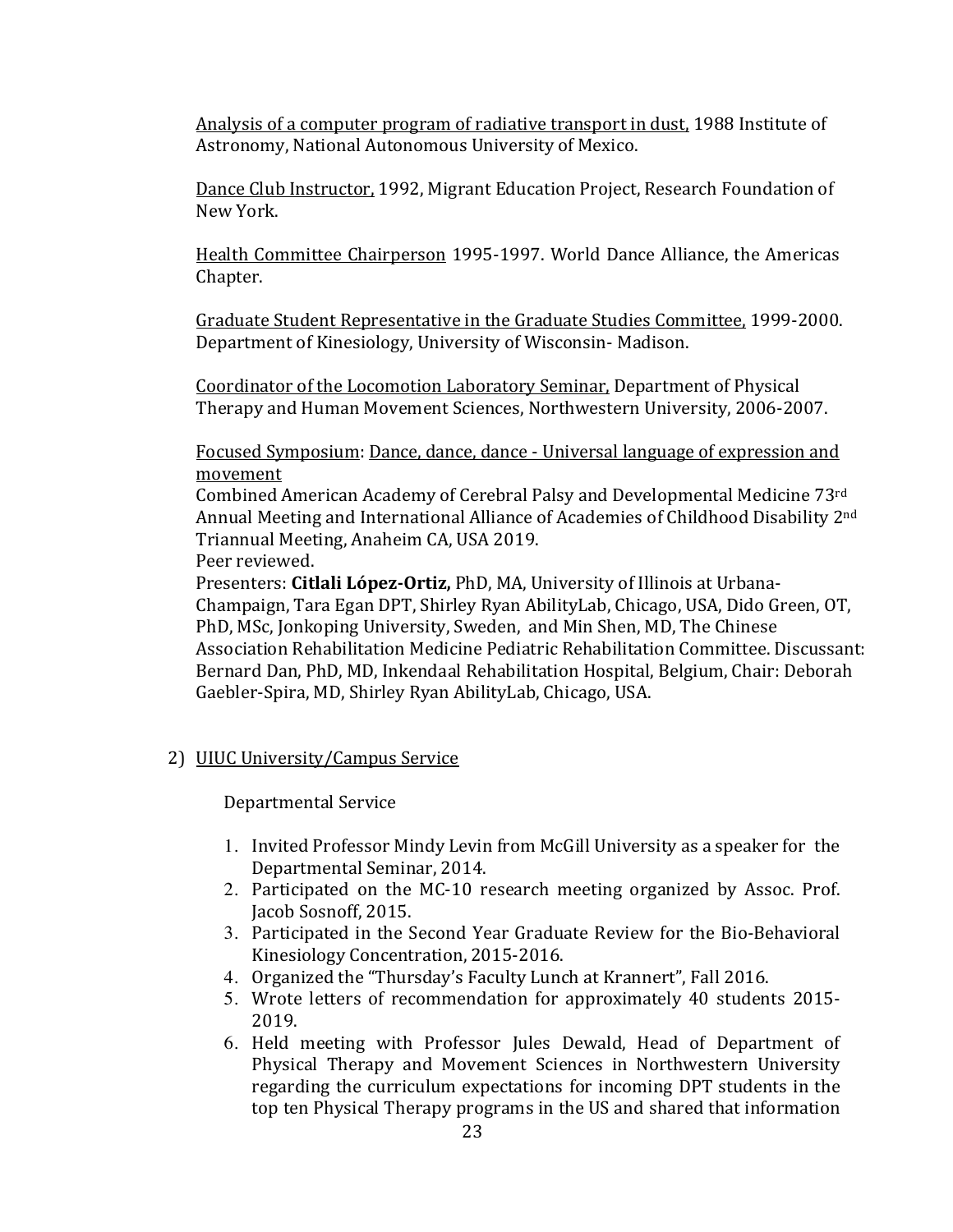with our Departmental Head Professor Amy Woods. This information is crucial of the success of our students as approximately 70% seek careers in Physical Therapy July 2018.

- 7. Member of the ad hoc KCH Committee to establish the award rules for the Chittenden Family Foundation Fund.
- 8. Submitted two poster presentations to the KCH Honors and Awards Ceremony but students of the Neuroscience of Dance Lab.
- 9. Participated in the organization of a new Minors program in Kinesiology: Specialty in Cultural-Interpretive and Science Studies in collaboration with ten interdisciplinary faculty under the leadership of KCH Associate Professor Sydnor.
- 10. Participated in initial meeting of the MS Research Collaborative organized by Prof. Jacob Sosnoff.
- 11. Invitation of Professor Mark Latash, Distinguished Professor of Kinesiology from Pennsylvania State University as a speaker for the Departmental Seminar Series, accepted for Fall 2019.
- 12. Mentor for the International Graduates Mentoring Program, Fall 2019.

College Service

- 13. Proposed speakers for the Chittenden Symposium, Mobility Technology and the Future of Health 2015, attended symposium, presented poster and meet with Invited Speaker Professor Dan Ferris. Organized by the Center on Health Aging and Disability, 2015.
- 14. Interviewed two faculty candidates and provided feedback, 2015.
- 15. Participated in the Center on Health Aging and Disability CHAD research collaboration meetings, 2015.
- 16. Participated in CHAD's initiative for the development of a Memorandum of Understanding for MS Patient Recruitment with CARLE Collaboration, 2015-2016.
- 17. Interviewed one faculty candidate and provided feedback, Fall 2016.
- 18. Participated in the Health Aging and Technology Faculty search organized by Prof. Jeffery Woods, 2016-2017.

Campus Service 

- 19. Involved KIN 257 students in the 2015 McKinnley Health, organized by the Special Populations Health Committee, 2015.
- 20. Students of the Neuroscience of Dance in Health and Disability Lab participated in the Brain Awareness Day event at the Orpheum Theater in Champaign IL, organized by the Neuroscience Program of the University of Illinois, Urbana-Champaign. April 2016.
- 21. Participated at the Pre-Society for Neuroscience Campus Poster Presentations, Fall 2016.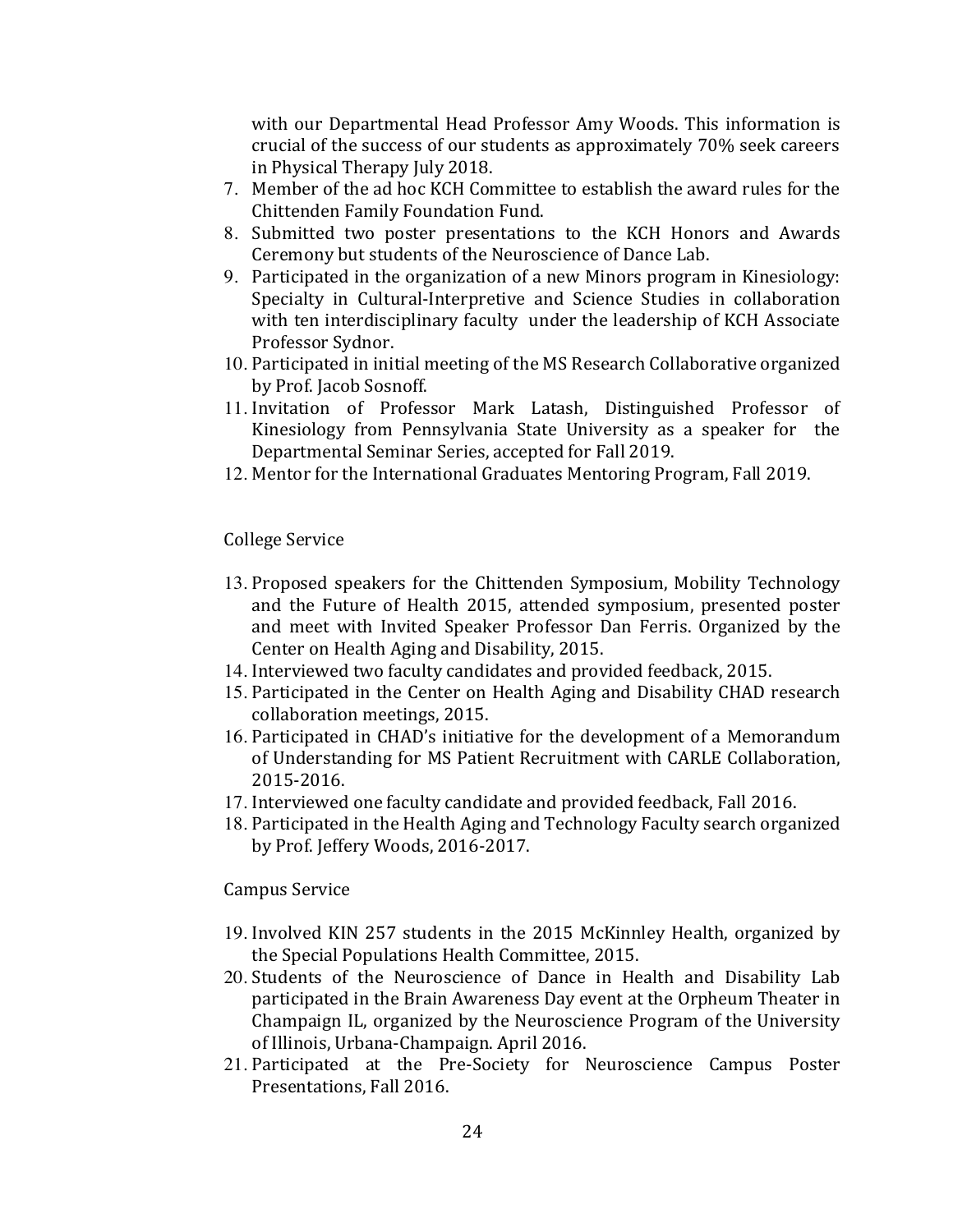- 22. Involved KIN 257 students in the 2016 McKinnley Health, organized by the Special Populations Health Committee, 2016.
- 23. Participated in the drafting the letter of intent of grant proposal to the NSF for the creation of an interdisciplinary M. S. program on the Rapid Internet of Things (RIoT). 12 hours. Role: Core faculty team member along, 2016-2017.
- 24. Participated in the Neuroscience Fair event for recruitment of graduate students, Spring 2017.
- 25. Participated in the selection of graduate students for the Neuroscience Program for Fall 2017, 2017.
- 26. Students of the Neuroscience of Dance in Health and Disability Lab participated in the Brain Awareness Day event at the Orpheum Theater in Champaign IL, organized by the Neuroscience Program of the University of Illinois, Urbana-Champaign. April 16, 2017.
- 27. Neuroscience of Dance Lab students participated in the Brain Awareness Day event at the Orpheum Theater in Champaign IL, organized by the Neuroscience Program of the University of Illinois, Urbana-Champaign. April, 2018.
- 28. Participated in the Neuroscience Fair and recruitment campus events for recruitment of graduate students, Spring 2018.
- 29. Participated in the selection of graduate students for the Neuroscience Program for Fall 2018.
- 30. Reviewer for the Campus Research Board, Spring 2018.
- 31. Member of the Graduate Admissions Committee for the PhD Program in Neuroscience, 2018-2019.
- 32. Illinois Multiple Sclerosis Research Collaborative Founding Committee.
- 33. Participation in the Neuroscience Program Open House 2019.
- 34. Member of External Committee for Classical Ballet Technique Placement Day, Department of Dance
- 35. Chair of Brain Awareness Day 2019 Committee. Neuroscience Program

University Service

- 36. Participated by invitation in the President's Executive Leadership Program Faculty Panel, 2015.
- 37. Participated in the AKA|Strategy focus group as per invitation form President Killeen to discuss and contribute to the establishment of University-wide priorities for the next five years, 2015.
- 38. Participated in the Apple meeting organized by Dr. Lina Lander, Higher Education Development Executive, Jason Beckham, Account Executive and hosted by Mark Nolan, Director, Information Technology & Economic Development, Office of Corporate Relations, 2015.
- 39. Judge for the 2019 Undergraduate Research Symposium (URS).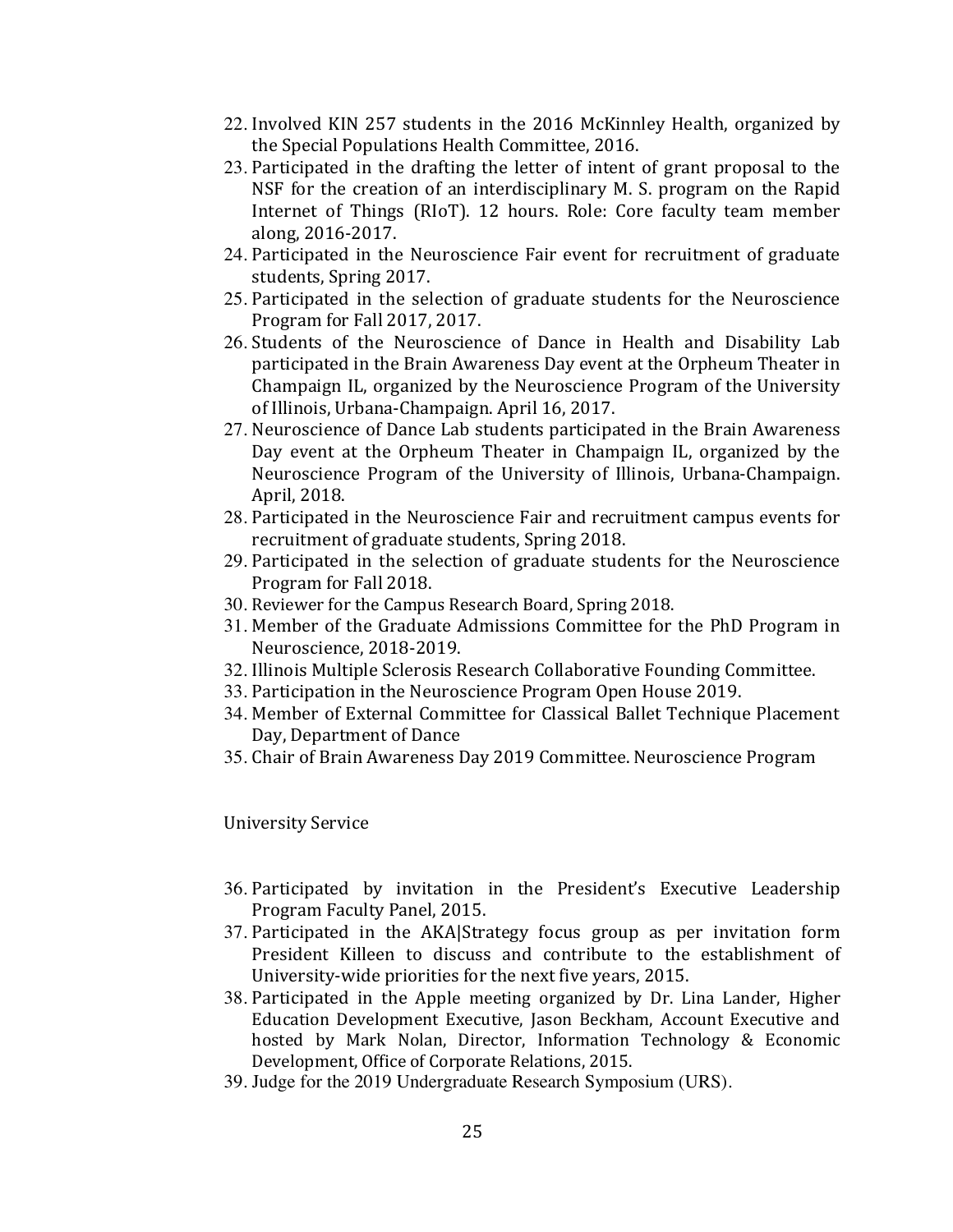40. Participation in focus group for the  $5<sup>th</sup>$  year evaluation of the Research Data Service, Office of Research, University of Illinois at Urbana-Champaign. 2 hours.

Public Service

Invited talks

López-Ortiz, C. (2019. November 18). Dance for Health and Physical Rehabilitation. Champaign Rotary Club, Champaign IL

#### **TRAINEES and MENTORING:**

University of Illinois at Urbana Champaign:

Main Advisor to Graduate students 2015-2018:

- 1) Andrew Scheidler, Kinesiology MS, non-thesis option, 2018. Now in private industry.
- 2) Nathaniel Speidel, Mechanical Science and Engineering MS, 2018, "Dimensionality Reduction in the Control of Quasi-Static Force Production Tasks in Humans". Now in private industry.
- 3) Reika McNish, Kinesiology MS student. Fall 2017 to date. Expected graduation date May 2019.
- 4) Paul Camacho, PhD student in the Neuroscience Program. Fall 2018 to date. Expected graduation date May 2022.
- 5) Andrea Rivera Maza, Kinesiology PhD student Fall 2019. Expected graduation date May 2023.
- 6) Maoyuan He, PhD student, Neuroscience Program. Main advisor Expected graduation date May 2023.
- 7) Kathleen Anne Bolan, PhD student Physics. Expected graduation May 2022.

Participation on doctoral examining committees:

- 1) Douglas Wjada, PhD, Dissertation Title: "Cognitive-motor interaction: influence of the individual, the task and the environment" 2016. Role: Doctoral Dissertation Committee Member, now Visiting Assistant Professor at Cleveland State University.
- 2) Sean Paul Durkin, Doctor of Musical Arts in Music. Dissertation title: "The Valsalva maneuver and brass instrument performance: review and personal account" 2019. Role: Dissertation Committee Member.
- 3) Mohammad Amanzadeh, Illinois Informatics Program PhD student Doctoral Dissertation Committee Member.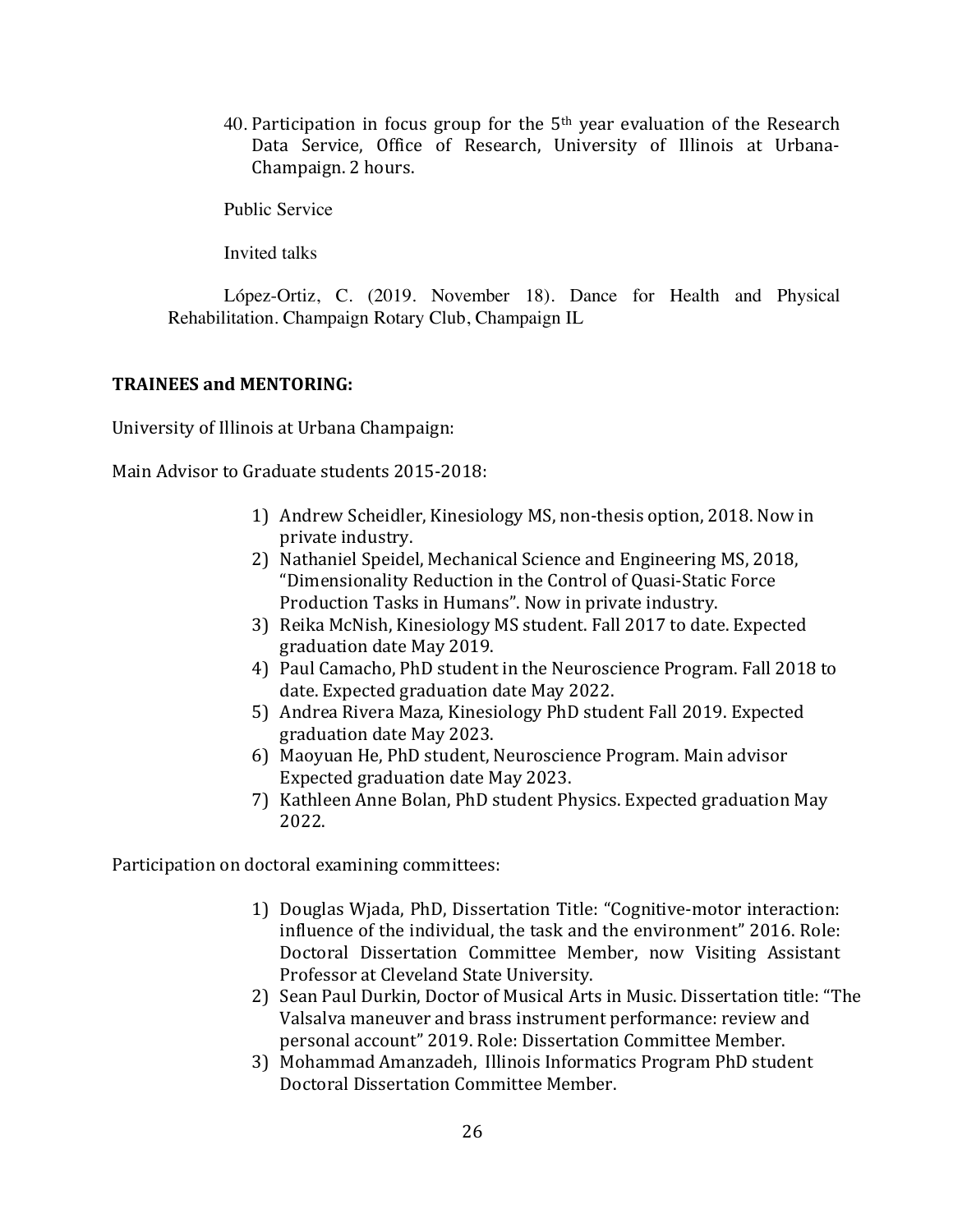Teaching supervision:

1) Yang Hu, second year Kinesiology PhD student. Supervised teaching training. 28 contact hours, Fall 2018

### Undergraduate Students 2014-2018

- 1) Andrew Scheidler, January 2015 December 2016. Accepted into the MS program in Kinesiology at the University of Illinois at Urbana-Champaign.
- 2) Melanie Solheim, January 2015 December 2016.
- 3) Anna Rushing, January 2015 December 2016.
- 4) Ariann Ippensen, January 2015 December 2015.
- 5) Nadia Chumbipuma Pareja, January 2015 May 2015.
- 6) Emily Ciasto, August 2015 May 2016
- 7) Alison Gelfond, August 2015 May 2016. Accepted into the MD program at the Chicago Medical School at Rosalind Franklin University of Medicine and Science. February 2018.
- 8) Jenitha Jomi, August 2015 December 2015.
- 9) Melissa Marwitz, August 2015- May 2017. Accepted into the DPT program at Northwestern University, July 2017.
- 10)Reika McNish, August 2015 July 2017. Accepted into the MS in Kinesiology at University of Illinois Urbana-Chamapign, August 2017.
- 11) Mario Misseha, August 2015 May 2016. Accepted into the Physician Assistant program at Gardener University. October 2017.
- 12) Katherine Sistler, August 2015 December 2016. Accepted into the MS in Occupational Therapy program at Washington University in Saint Louis School of Medicine with a Merit Scholarship, Fall 2017.
- 13) Katerina Alemis, January 2016 May 2017. Appling to DO programs.
- 14) Alexa Alchin, January 2016 to December 2016. Accepted into Medical Administration Masters programs at DePaul, Loyola, University of Illinois-Chicago, University of Michigan, and Northwestern University. May 2017. Currently attending Northwestern University.
- 15)Elizabeth Gelander, January 2016 December 2016.
- 16) Kaitlin Medland, January 2016 December 2016. Currently employed in private pharmaceutical company. Chicago, IL.
- 17) Hannah Feldman, May 2016 August 2016.
- 18) Nichole Alberto, August 2016 Date. Recipient of the Deutsch Kinesiology Scholarship 2018. Accepted into the Masters in Public Health at the University of Illinois Urbana-Champaign. Fall 2019.
- 19)Danielle Lencioni, August 2016 May 2018. Accepted into the DPT program at Northern Illinois University, Fall 2018.
- 20)Shelly Li, August 2016 December 2017.
- 21)Sara McKeeman, August 2016 May 2018. Co-authored peer reviewed publication #9. Accepted into the dual DPT/PhD in Rehabilitation Sciences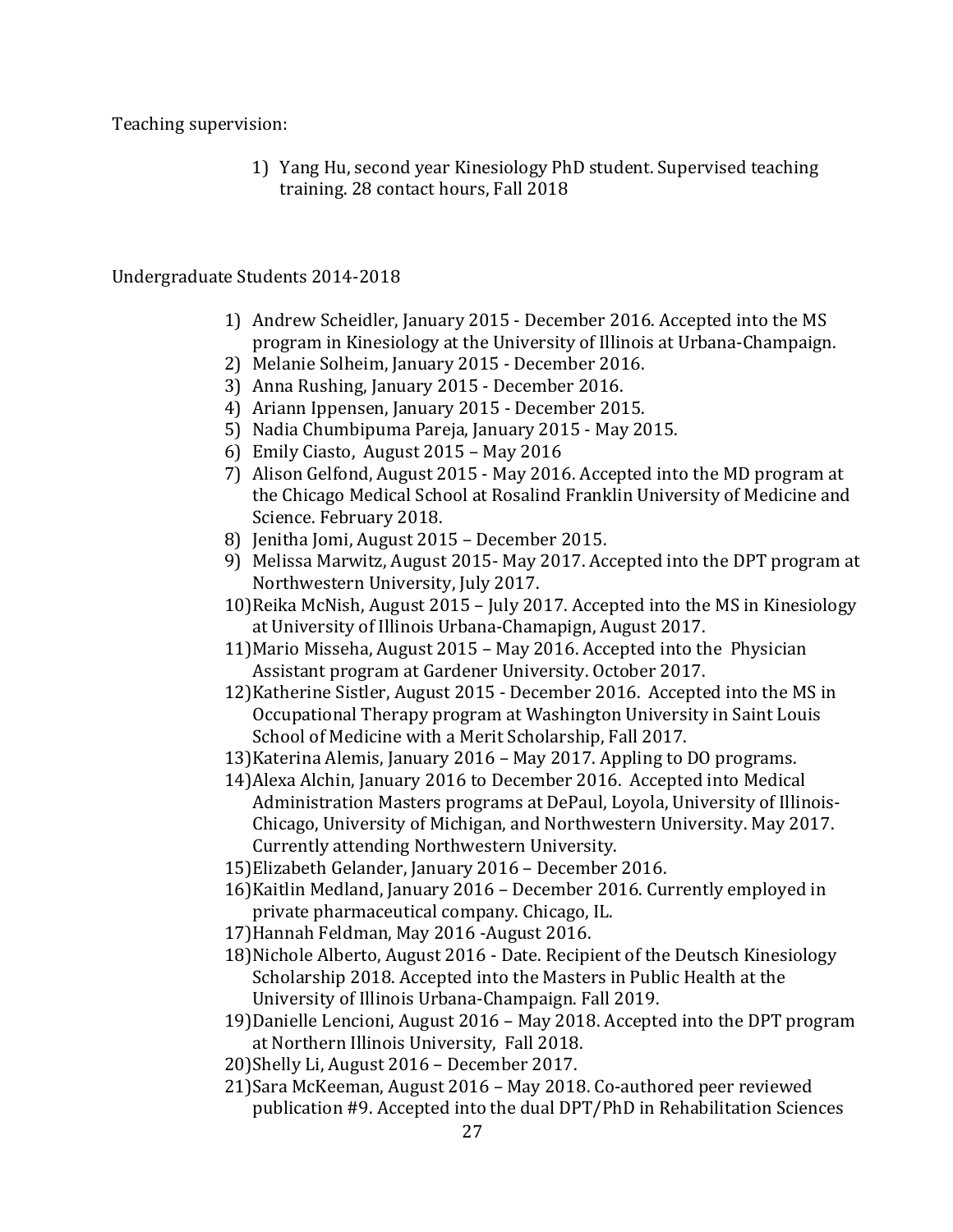program at Ohio State University with a full tuition and stipend scholarship Summer 2018.

- 22) Mirna Misseha, August 2016 December 2017. Applying to DPT programs.
- 23) Julie Zheng, August  $2016$  May 2017. Applying to DPT programs.
- 24)Juliana Boylan, January 2017 May 2017.
- 25)Brittany Lau, January 2017 December 2017. Applying to DPT programs.
- 26)Edward Tang, January 2017 Date Admitted to Illinois Giles Master of Science in Technology Management, UIUC
- 27) Elise Chong, August 2017 December 2018. Applying to DPT programs.
- 28) Elizabeth Lopez, August 2017 May 2018.
- 29) Reagan Tapley, August 2017 December 2017. Applying to DPT programs.
- 30)Amanda Vadeboncoeur, August 2017 May 2018.
- 31)Mohammad Amanzadeh, January 2018 May 2018. In PhD program
- 32) Casey Petroschuk, January 2018 May 2018.
- 33)Cicely Thom, January 2018 May 2018. Accepted to OT program.
- 34) Irin Abraham, August 2018- December 2018.
- 35)Brittany Faurie, August 2018 December 2020. Accepted to DPT program in Washington University in St Louis
- 36)Jazmine Garcia, August 2018 December 2018 and January 2020 to date.
- 37)Carly Keliman, August 2018 December 2018.
- 38) Nishu Paul, August 2018 Date.
- 39)Morgan Rozelle, August 2018 December 2018.
- 40)Olivia Burke, January 2019 December 2020, Admitted to Nursing PhD program at Johns Hopkins University.
- 41) Emilee Crabbe, January 2019 Devember 2020.
- 42) Nina Crouchelli, January 2019 Date.
- 43) Evan Dietrich, January 2019 Date.
- 44) Katarine Pong, January 2018 Date.
- 45) Mackenzie Thompson, January 2018 May 2019.
- 46) Evan Dieterich, January 2018 Date.

47) Bryce Hammamoto, August 2020 - December 2020.

48) Noelle Morgan Kang, August 2020 - December 2020

#### **James Scholar Students**

49) Jennifer Bishop, Spring semester 2015.

- 50)Ali Mack, Spring semester 2015.
- 51)Po-Lin Chen, Fall semester 2015.
- 52)Danielle Januszyk, Fall semester 2015.

53) Allison Gelfond Fall semester 2015, Spring semester 2016.

54) Katherine Sistler, Spring semester 2016.

- 55) Aubrey Carballo, Spring semester 2016.
- 56) Sara McKeeman, Spring semester 2016.

57) Kelsey Thompson, Spring semester 2016.

58)Danielle Lencioni, Spring semester 2016.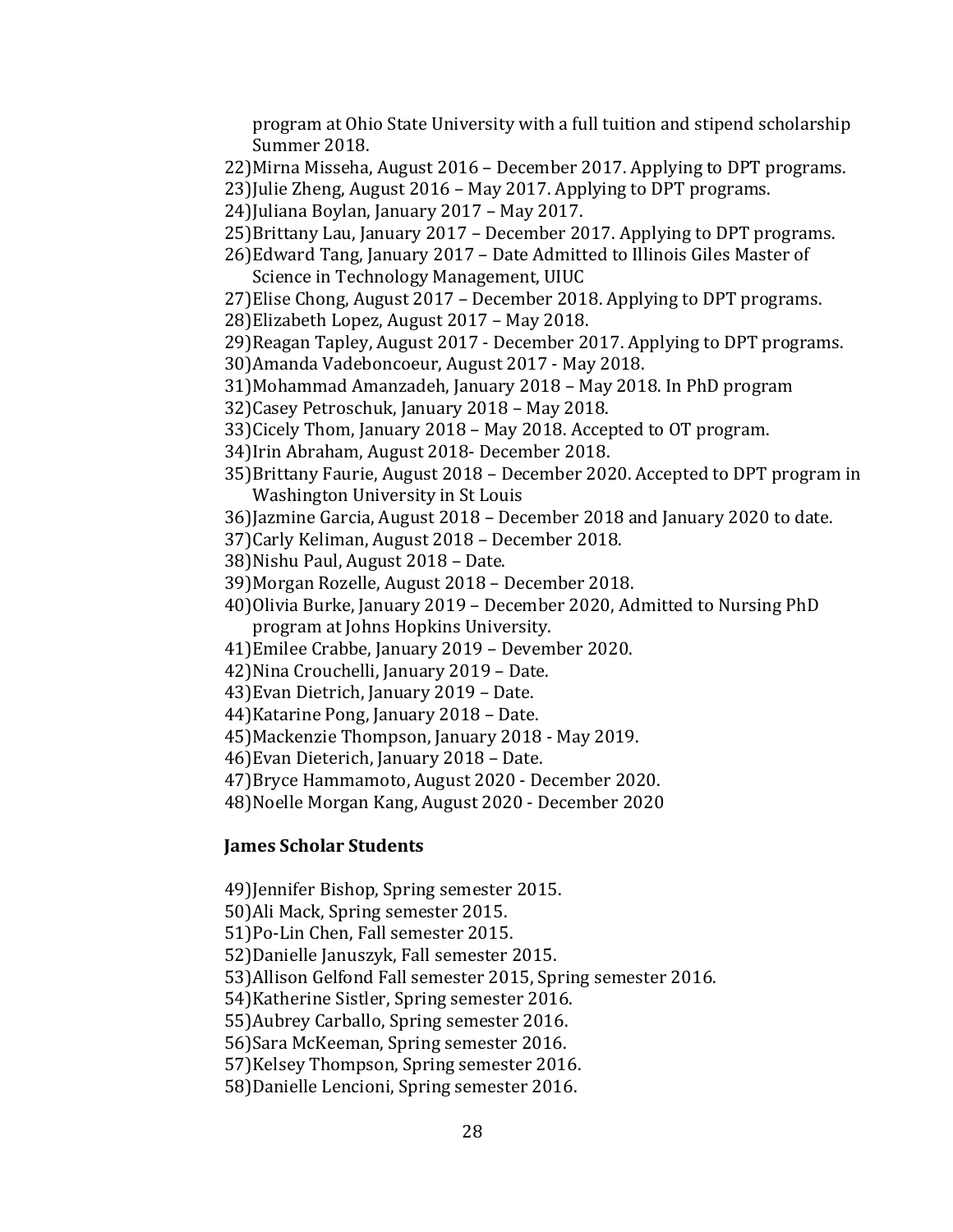- 59)Stephanie Andrea Farmer, Fall semester 2016. UIUC Bronze Tablet. Admitted to the DPT program in University of Illinois-Chicago and Northwestern University.
- 60)Erick Flacus, Fall semester 2016.
- 61)Shelly Li, Fall semester 2016 and Spring semester 2017.
- 62)Anna Shea Lipstein, Spring semester 2017.
- 63) Michelle Swiatiewicz, Spring semester 2017.
- 64) Reagan, Elizabeth Tapley, Spring semester 2017.

Northwestern University and the Rehabilitation Institute of Chicago Resident Fellows, Interns, and Externs mentored:

- 1) Kim Gladden, MD, 2009-2010
- 2) Laura Deon, MD, 2010
- 3) Geneva Jacobs, MD, 2010
- 4) Maria Resee, MD, 2011
- 5) Mary Dubon MD, 2012-2013

Independent study, Interns, Externs, and Co-op Students:

- 6) Matthew W. Schmidt, BS, University of Wisconsin-Madison, 1998- 2001
- 7) Laila Alibigalou, PT, Northwestern University, 2006-2008
- 8) Tim Rachoy, BS, PT Governor's State University, 2008-2009
- 9) Mark Kashmer, BS, Medical Student, University of Illinois Chicago Medical College, 2009
- 10)Smita Sarkar, BS, University of Illinois-Chicago, 2009
- 11) Melissa Troyk, Exercise Physiology Major, University of Virginia, 2010
- 12) Laura Wong, BS, Medical Student Feinberg School of Medicine, 2010
- 13)Jennifer Warnick, Physchology Major, Dance Minor, Northwestern University, 2011
- 14)Wendolyn Gomez, Social Services Major, Dance Minor, Loyola University-Chicago, 2011-2012
- 15)Julia Simkowski, Bio-Medical Engineering Co-op Student Northwestern University, 2011-2012
- 16) Miriam Komisar, BS, University of Illinois College of Medicine, 2012
- 17) Katherine Burke, BS, University of Wisconsin-Madison, 2012
- 18)Khushboo Doshi, BS, Medical Student, University of Illinois Chicago Medical College, 2011-2013
- 19) Evan Kaspi, North Shore Country Day School, 2011-2013
- 20)Jessica Mork, Dance Major, Palm Beach Atlantic University, 2013
- 21) Jamila Bahrainwala, Medical extern 2013

Master's Thesis Consultant (Dance/Movement Therapy/Statistics):

22)Sabrina Washington, Columbia College, Chicago, 2010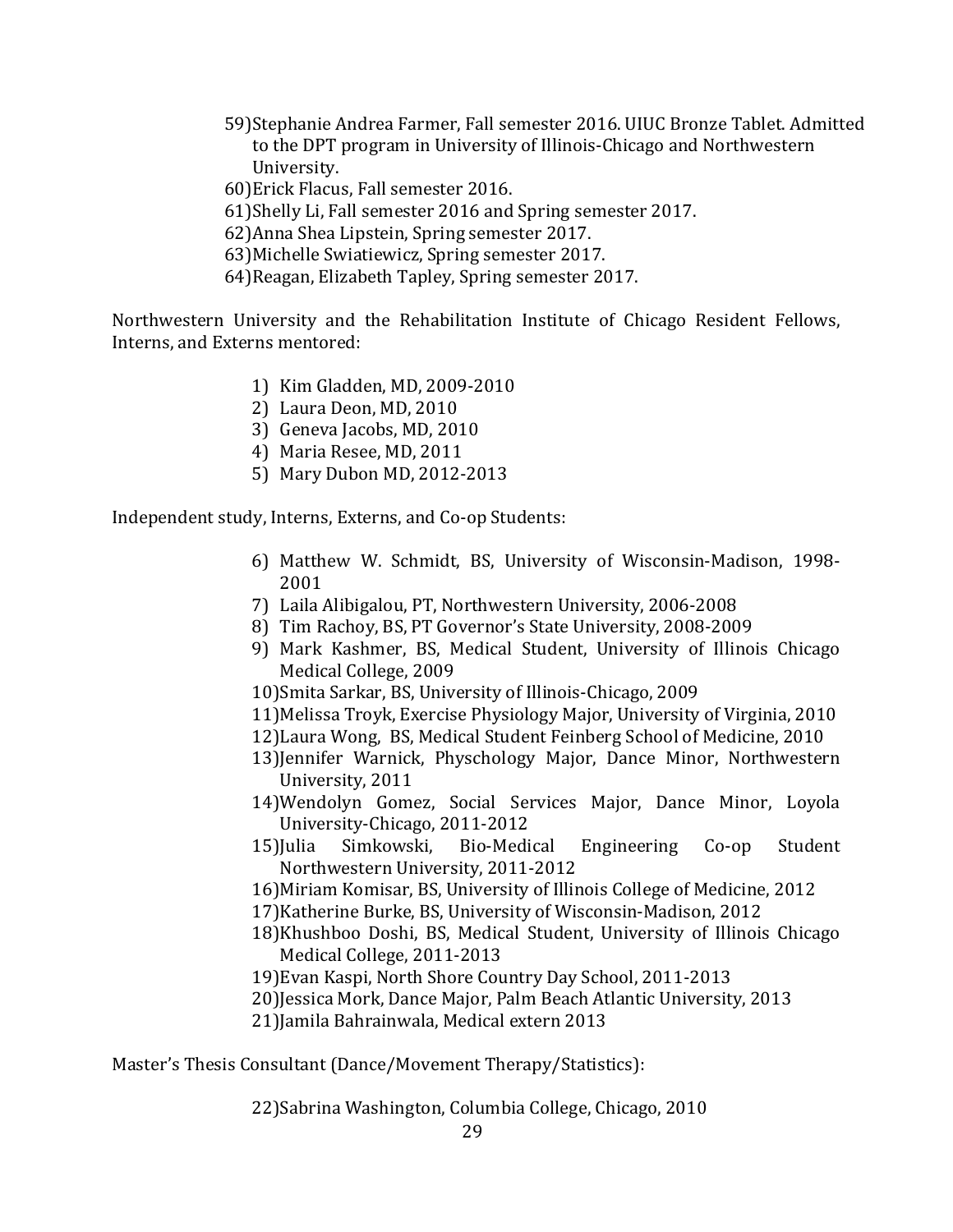23) Kristina Fluty, Columbia College Chicago, 2010

National Science Foundation/STEM Students:

24) Alexander Weiss, 2011-2012.

Dozens of volunteers in weekly dance classes for children with cerebral palsy including physical therapy students, physical, occupational and speech therapists, medical students and residents.

### **Students that have won awards on research projects under my supervision:**

Evan Kaspi, UIUC i-Foundry, 2015.

NSF/STEM Students Alexander Weiss, 2011-2012. Illinois Junior Academy of Science State Exposition, Awarded Best Research in Health Category in State Level 2012.

Julia Simkowski, Bio-Medical Engineering "A Quantitative Comparison of Variance in Movement of Children with Cerebral Palsy" Northwestern University Office of the Provost Research Grant 2011.

Khushboo Doshi, BS, Medical Student, UIC, Rehabilitation Research Experience for Medical Students, Association of Academic Physiatrists, 2011.

### **Ballet students that became professional dancers/chorographers:**

Tanya Perez-Salas http://taniaperezsalas.org/principal.html

Alejandra Cobo, San Jose Cleveland Ballet.

Isabel Sotelo, Compania Nacional de Danza, Mexico. D.F.

Vera Islas, Mariana Cobo, Ángel Mayrén, Isabel Sotelo, Vania Moysén, and Guillermo Galindo, Taller Coreográfico de la UNAM, Mexico D.F. http://www.tcunam.org/bienvenida.cfm

Dozens of physically able and disabled students participate annually at the Joffrey Ballet Nutcracker, Auditorium Theater, Chicago, IL 2012-1015.

### **PROFESSIONAL ORGANIZATIONS:**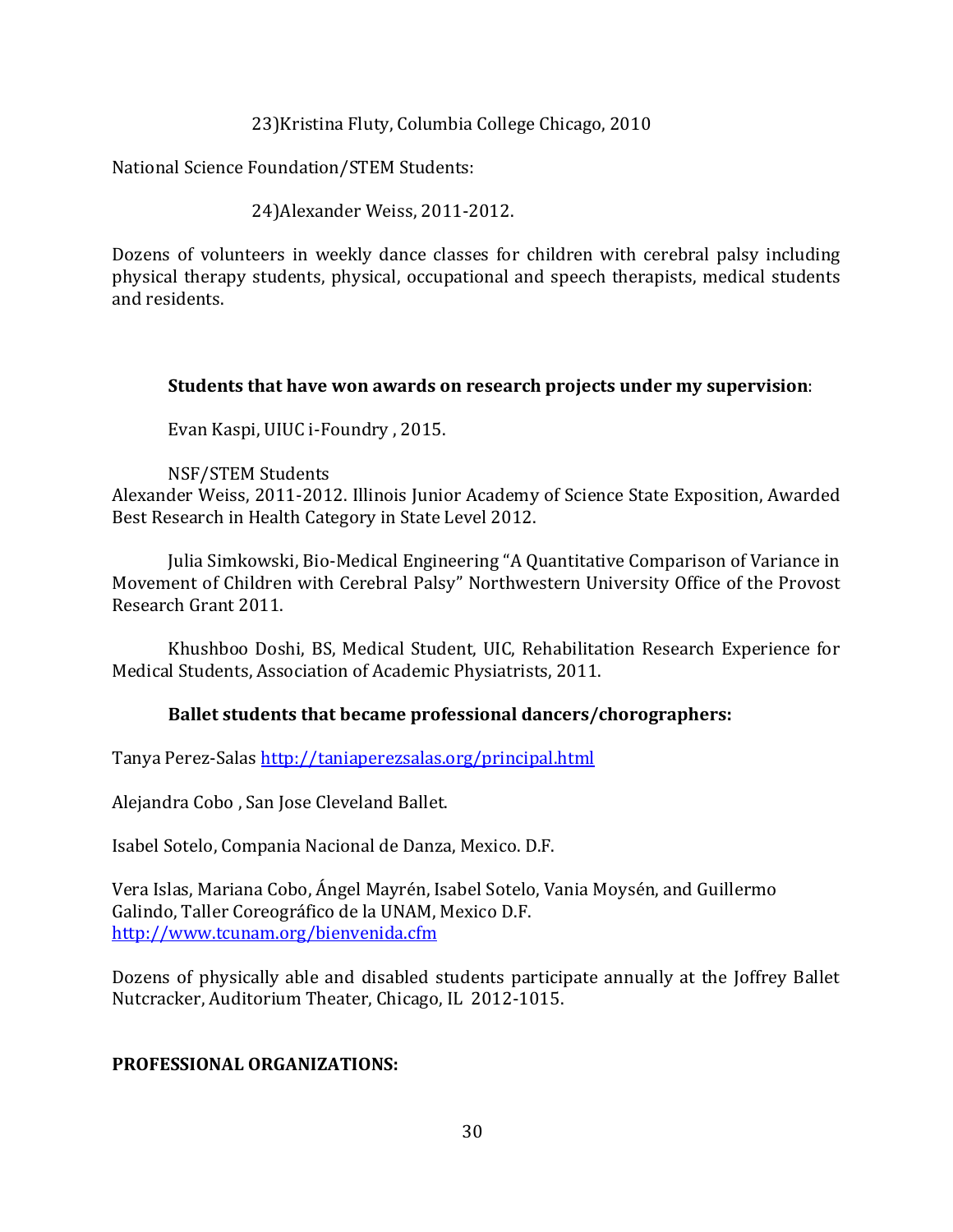American Academy for Cerebral Palsy and Developmental Medicine American Association for the Advancement of Science IEEE International Association for Dance Medicine and Science International Dance Teachers Association International Society for Motor Control Mark Morris Dance for PD National Dance Education Organization Society for the Arts in Healthcare Society for Neuroscience

### **EDITORIAL AND REVIEW RESPONSIBILITIES:**

Ad hoc reviewer for the following journals:

Alzheimer's disease and Parkinsonism Journal Archives of Physical Rehabilitation Medicine Arts and Health, An International Journal for Research, Policy and Practice Biological Cybernetics BioMed Research International Clinical Rehabilitation Disability and Neurorehabilitation Experimental Brain Research Heliyon, Elsevier IEEE Transactions on Haptics IEEE Transactions on Systems, Man, and Cybernetics IEEE International Conference on Robotics and Automation Journal of Neuroscience Motor Control Neurorehabilitation and Neural Repair PlosONE Topics in Stroke Rehabilitation

#### **Languages:**

Spanish, native proficiency English, native proficiency French, reading, basic writing and conversation